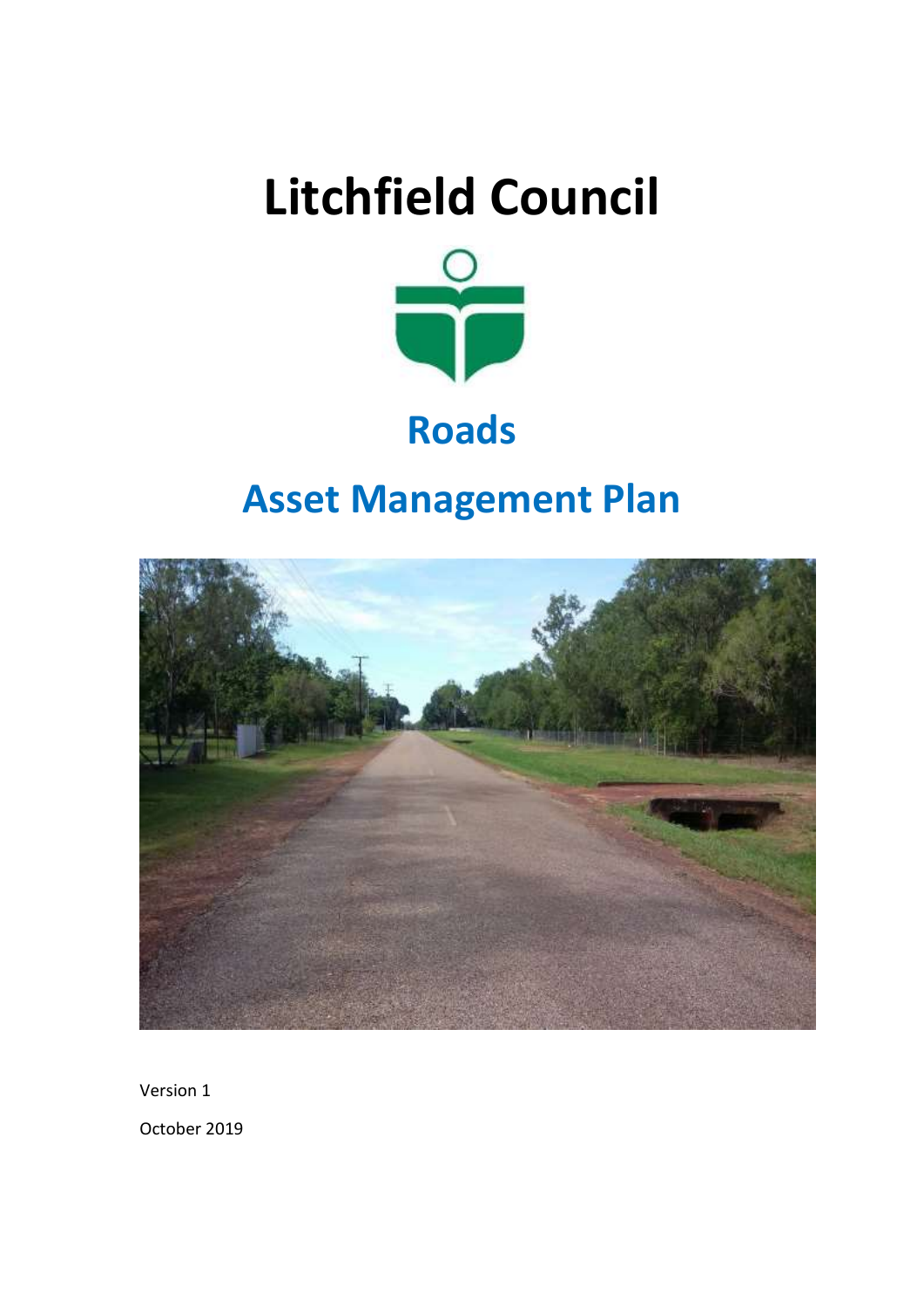| <b>Document Control</b> |                       | <b>Asset Management Plan</b>                                                   |           |           |           |
|-------------------------|-----------------------|--------------------------------------------------------------------------------|-----------|-----------|-----------|
|                         |                       | Document ID: NAMS>PLUS Concise Asset Management Plan Template v 3.116          |           |           |           |
| <b>Rev No</b>           | Date                  | <b>Revision Details</b><br><b>Author</b><br><b>Reviewer</b><br><b>Approver</b> |           |           |           |
| 0                       | August 2019           | Draft AMP                                                                      | <b>NS</b> | <b>ND</b> | <b>NN</b> |
| 1                       | October 2019 Adoption |                                                                                | <b>NS</b> | <b>NN</b> | Council   |
|                         |                       |                                                                                |           |           |           |
|                         |                       |                                                                                |           |           |           |

## **Responsibility Table**

| <b>S.N.</b>   | <b>Description of Job</b>                        | <b>Responsibility Officer</b>         | Due Date                    |
|---------------|--------------------------------------------------|---------------------------------------|-----------------------------|
| 1             | Implementation of Plan                           | Manager<br>Infrastructure &<br>Assets | After adopted by<br>Council |
| $\mathcal{P}$ | Update of Roads Asset Management<br>Plan         | <b>Asset Management</b><br>Officer    | May 2023                    |
| 3             | <b>Enhanced awareness of Asset</b><br>Management | Management<br>Asset<br>Officer        | Throughout year             |
| 4.            | <b>Revaluation of Infrastructure Assets</b>      | <b>Finance Manager</b>                | June 2021                   |

Litchfield Council

PO Box 446 Humpty Doo, NT, 0836

P. (08) 8983 0600 F. (08) 8983 1165

E. [council@litchfield.nt.gov.au](mailto:council@litchfield.nt.gov.au)

W. [www.litchfield.nt.gov.au](http://www.litchfield.nt.gov.au/)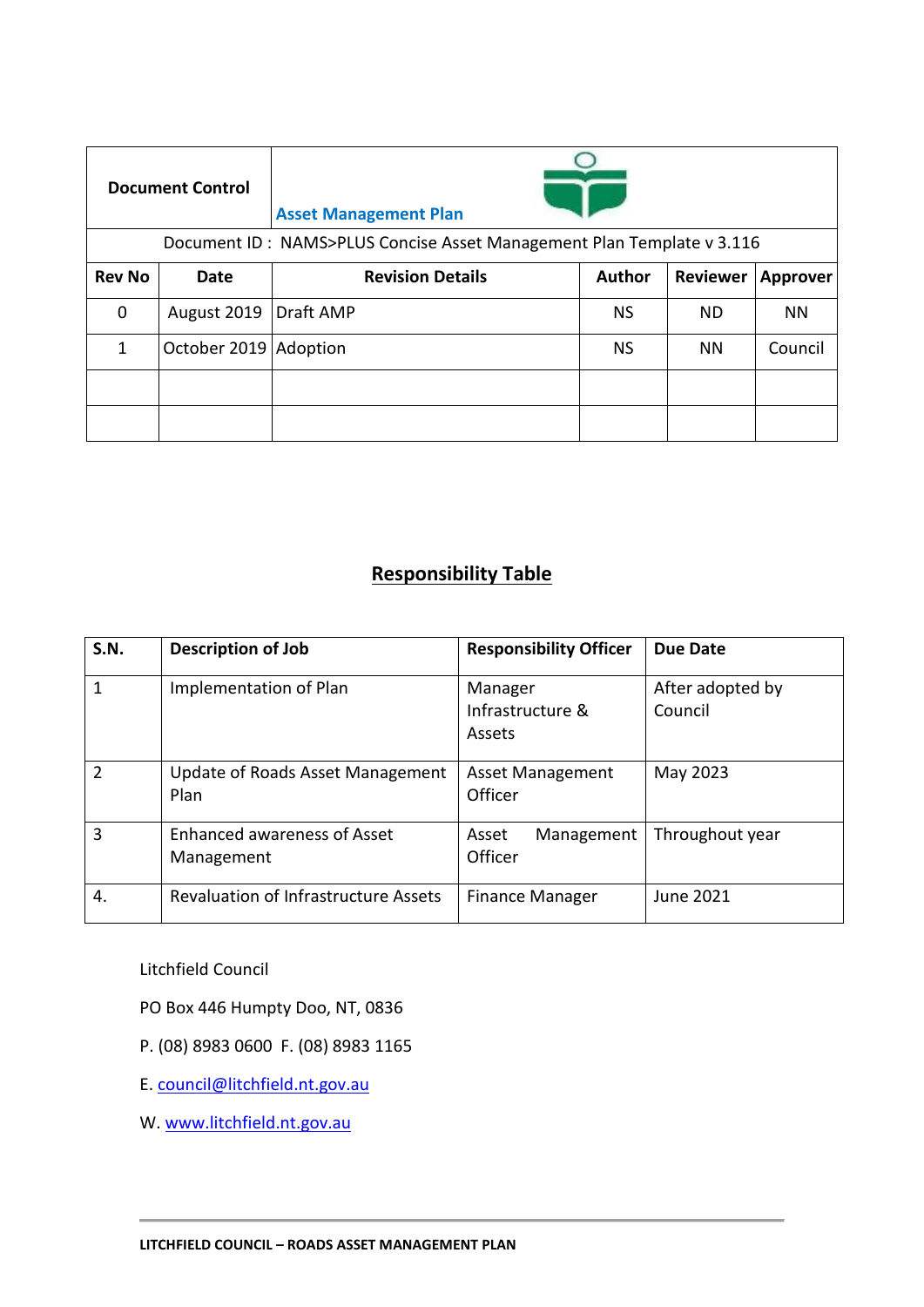#### **TABLE OF CONTENTS**

| $\mathbf{1}$   |                                                                       |  |
|----------------|-----------------------------------------------------------------------|--|
|                |                                                                       |  |
|                |                                                                       |  |
|                |                                                                       |  |
|                |                                                                       |  |
|                |                                                                       |  |
|                |                                                                       |  |
| 2.             |                                                                       |  |
|                |                                                                       |  |
|                |                                                                       |  |
| 3.             |                                                                       |  |
|                |                                                                       |  |
|                |                                                                       |  |
|                |                                                                       |  |
|                |                                                                       |  |
|                |                                                                       |  |
| $\mathbf{4}$ . |                                                                       |  |
|                |                                                                       |  |
|                |                                                                       |  |
|                |                                                                       |  |
|                |                                                                       |  |
| 5.             |                                                                       |  |
|                |                                                                       |  |
|                |                                                                       |  |
|                |                                                                       |  |
|                |                                                                       |  |
|                |                                                                       |  |
| 6.             |                                                                       |  |
|                |                                                                       |  |
|                |                                                                       |  |
|                |                                                                       |  |
| 7.             |                                                                       |  |
|                |                                                                       |  |
|                |                                                                       |  |
|                |                                                                       |  |
|                |                                                                       |  |
| 8.             |                                                                       |  |
|                |                                                                       |  |
|                |                                                                       |  |
|                |                                                                       |  |
|                |                                                                       |  |
| 9.             |                                                                       |  |
| 10.            |                                                                       |  |
|                | Appendix A Projected 10-year Capital Renewal Works Program 28         |  |
|                | Appendix B Projected 10-year Capital Pavement Replacement Program 30  |  |
|                | Appendix C Projected Upgrade/Exp/New 10-year Capital Works Program 31 |  |
|                | Appendix D Budgeted Expenditures Accommodated in LTFP  33             |  |
|                |                                                                       |  |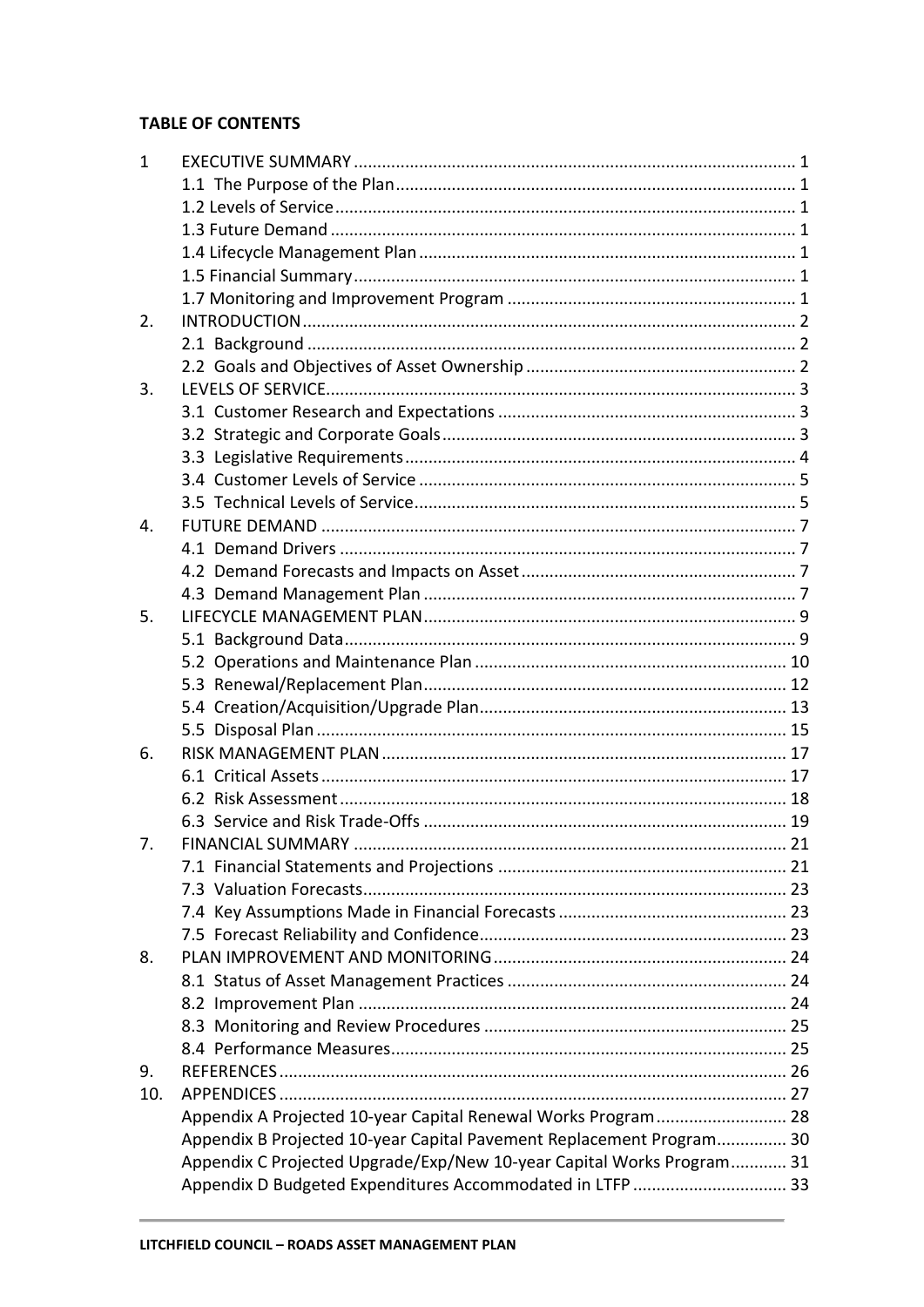## <span id="page-3-0"></span>**1 EXECUTIVE SUMMARY**

#### <span id="page-3-1"></span>**1.1 The Purpose of the Plan**

This asset management plan details information about infrastructure assets including actions required to provide an agreed level of service in the most costeffective manner while outlining associated risks. The road assets have an estimated value of \$328,700,000 and comprises 2.7 km of asphalt roads, 616.6 km of bitumen roads, 70.4 km of gravel (unsealed) roads and 32.1 km of Kerbs.

Private roads have been excluded from the above figures and asset management plan.

#### <span id="page-3-2"></span>**1.2 Levels of Service**

The asset management plan has been prepared prior to development of levels of service. The future revisions of this asset management plan will incorporate community consultation on service levels, costs of providing the service and available resources.

#### <span id="page-3-3"></span>**1.3 Future Demand**

The future demand will be managed through a combination of managing existing assets, upgrading of existing assets and providing new assets to meet demand.

#### <span id="page-3-4"></span>**1.4 Lifecycle Management Plan**

The projected outlays necessary to provide the services covered by this Asset Management Plan (AMP) include operations, maintenance, renewal, upgrade and new assets over the 10-year planning period at a value of\$122,976,000 or \$12,298,000 on average per year.

#### <span id="page-3-5"></span>**1.5 Financial Summary**

Estimated available funding for this period is \$76,369,000 or \$7,637,000 on average per year as per the long-term financial plan or

budget forecast. This is 62% of the cost to sustain the current level of service at the lowest lifecycle cost.

The allocated funding leaves a shortfall of \$-4,661,000 on average per year of the projected expenditure required to provide services under the AMP compared with budgeted expenditure currently included in the Long-Term Financial Plan.

#### **1.6 Managing the Risks**

Our present funding levels are insufficient to continue to manage risks in the medium term. The identified risks will be managed within available funding by:

- Improving inspection cycles and records of inspections
- Improving condition data of existing infrastructure to develop renewal and upgrade programs
- Transfer corporate knowledge
- Identify efficiencies in using available funding
- Progressively increasing funding of renewal programs

Council has been maintaining road assets at a consistent service level and funding. The gap is not considered to be at a critical point that would result in significant road failures. The current Long-Term Financial Plan includes a small annual increase for renewals that gradually reduces the gap, however this does not account for the growth of new assts. This will need to be considered in future revisions.

## <span id="page-3-6"></span>**1.7 Monitoring and Improvement Program**

Council is committed to improving asset management practices on sustainable paths into the future. These practices will be reviewed in line with the improvement plan.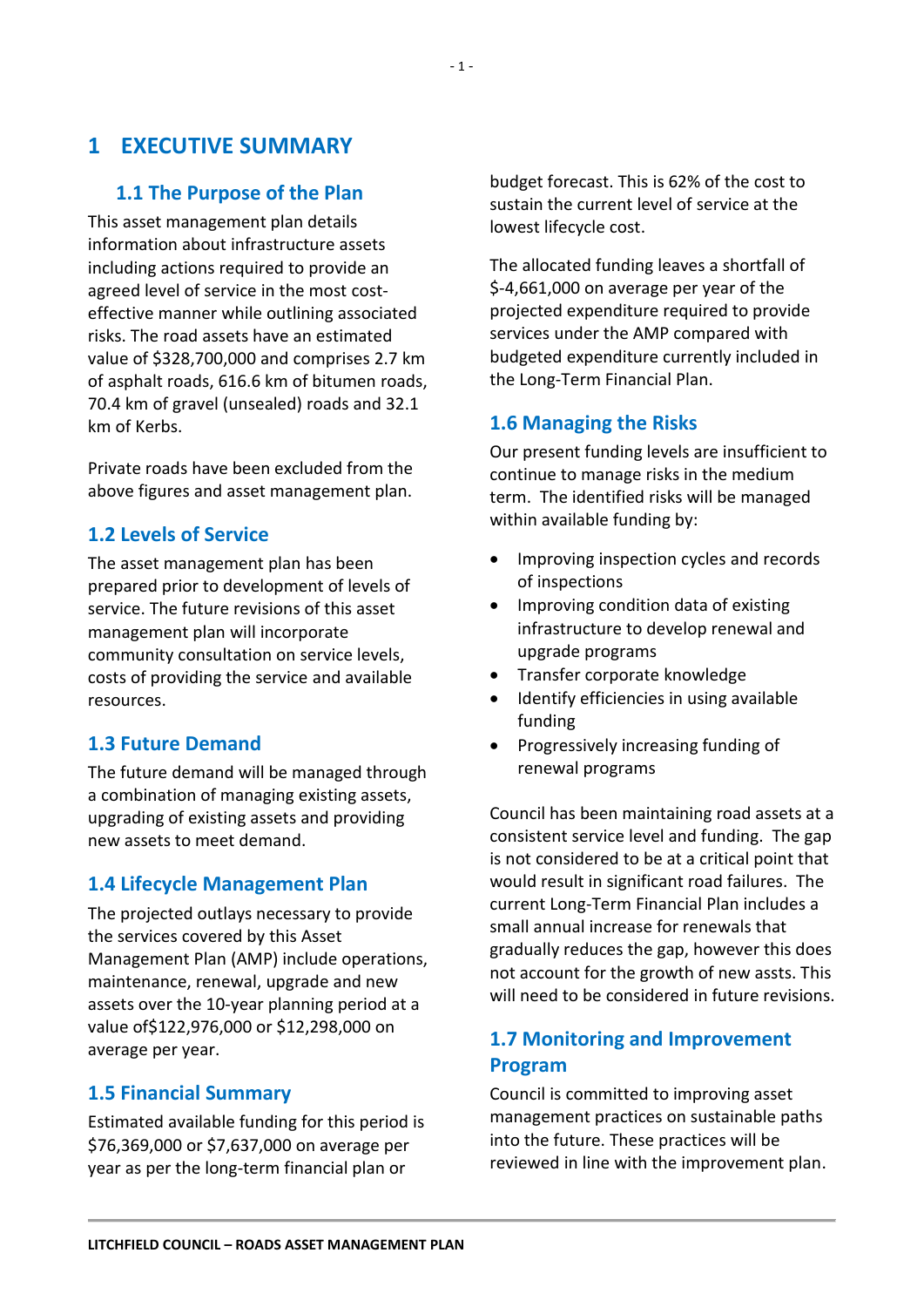## <span id="page-4-0"></span>**2. INTRODUCTION**

#### <span id="page-4-1"></span>**2.1 Background**

This asset management plan communicates the actions required for the responsive management of assets (and services provided from assets), compliance with regulatory requirements, and funding need to provide the required levels of service over a 20-year planning period.

The asset management plan is to be read with the Council planning documents. This should include the Asset Management Policy (INF01), along with other key planning documents:

- Municipal Plan 2018-19
- Strategic Plan 2018-2022
	- Long Term Financial Plan 2018/19 to 2027/28

The infrastructure assets covered by this asset management plan are shown in Table 2.1. These assets are used to provide road access services within Municipality.

| <b>Asset Category</b> | <b>Dimension</b> | <b>Replacement Value</b> |
|-----------------------|------------------|--------------------------|
| <b>Asphalt Roads</b>  | 23,224 sqm       | \$1,600,000              |
| <b>Bitumen Roads</b>  | 4,569,773 sqm    | \$292,700,000            |
| Gravel Roads          | 524,570 sqm      | \$32,600,000             |
| Kerbs                 | 32102 m          | \$1,800,000              |
| TOTAL                 |                  | \$328,700,000            |

#### *Table 2.1: Assets covered by this Plan*

#### <span id="page-4-2"></span>**2.2 Goals and Objectives of Asset Ownership**

Our goal in managing infrastructure assets is to meet the defined level of service (as amended from time to time) in the most cost effective manner for present and future consumers. The key elements of infrastructure asset management are:

- Providing a defined level of service and monitoring performance,
- Managing the impact of growth through demand management and infrastructure investment,
- Taking a lifecycle approach for developing cost-effective management strategies for the long-term that meet the defined level of service,
- Identifying, assessing and appropriately controlling risks, and
- Linking to a long-term financial plan which identifies required, affordable expenditure and how these will be allocated.

Other references to the benefits, fundamentals principles and objectives of asset management are:

- International Infrastructure Management Manual 2015 $1$
- $\bullet$  ISO 55000<sup>2</sup>

1

<sup>1</sup> Based on IPWEA 2015 IIMM, Sec 2.1.3, p 2| 13

<sup>&</sup>lt;sup>2</sup> ISO 55000 Overview, principles and terminology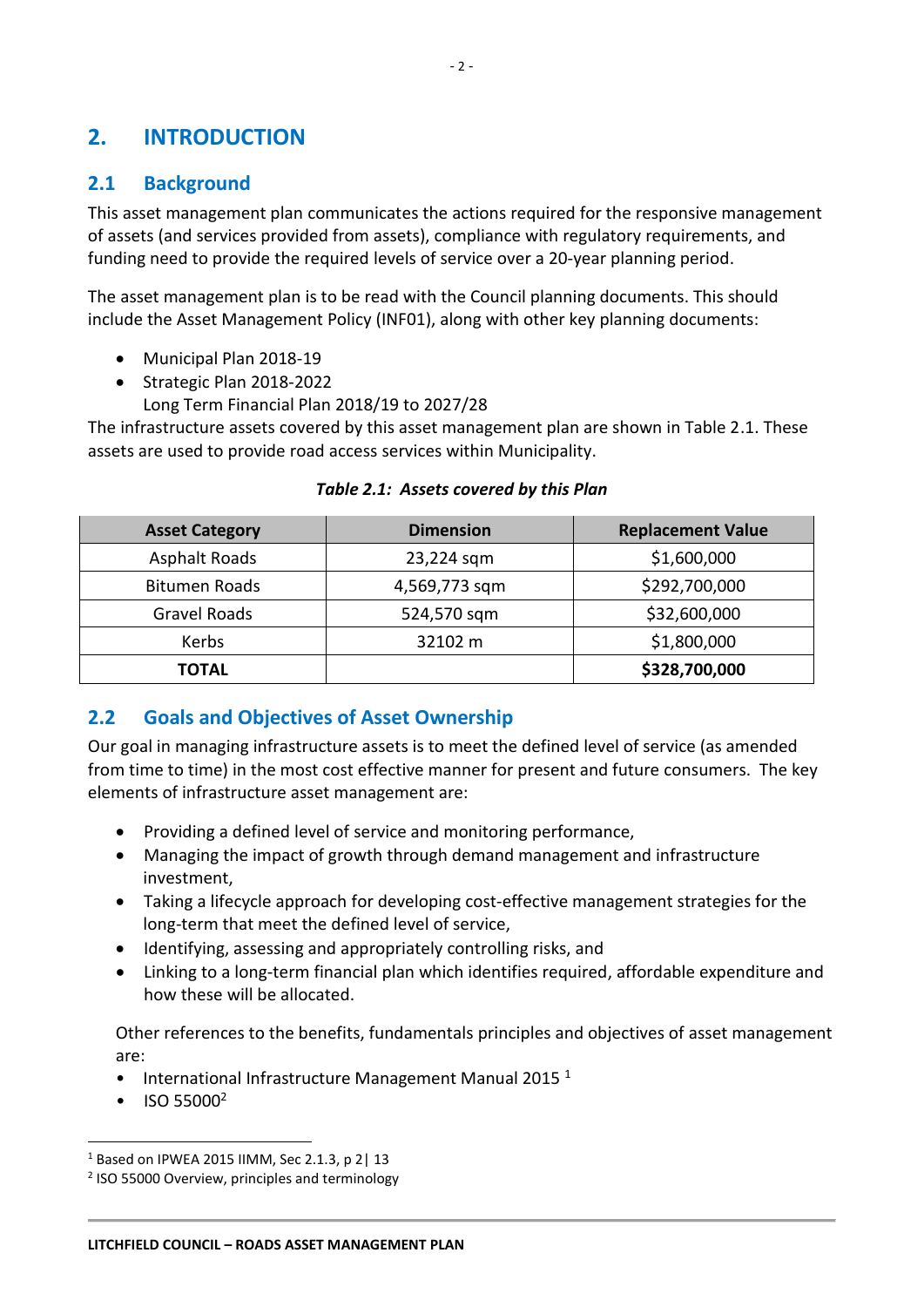## <span id="page-5-0"></span>**3. LEVELS OF SERVICE**

## <span id="page-5-1"></span>**3.1 Customer Research and Expectations**

This asset management plan is prepared to facilitate consultation. Future revisions of the asset management plan will incorporate community consultation on service levels and costs of providing the service. This will assist the Council and stakeholders in matching the level of service required, service risks and consequences within the community's ability and willingness to pay for the service.

The Litchfield Council 2018 Community Survey measured residents' level of satisfaction with various Council services. The community survey reported satisfaction levels for road assets as follow:

| <b>Performance Measure</b>                                                 | <b>Importance Level</b>                 |  |
|----------------------------------------------------------------------------|-----------------------------------------|--|
|                                                                            | % Very Important and Somewhat Important |  |
| How important are the maintenance of<br>local roads services in your area? | 98.38%                                  |  |

#### *Table 3.1: Community Satisfaction Survey Levels (2018)*

| <b>Performance Measure</b>                                                                       | <b>Satisfaction Level</b> |                   |  |
|--------------------------------------------------------------------------------------------------|---------------------------|-------------------|--|
|                                                                                                  | % Very Good & Good        | % Not Good & Poor |  |
| How do you rate Council's performance in<br>maintenance of local roads services in<br>your area? | 71.61%                    | 28.39%            |  |

Compared to the results of the Community survey undertaken in 2017 the importance for residents has slightly decreased by 0.87% (99.25 % in 2017) and the satisfaction of the service has reduced with 19.17% increase of residents judging the service as Not Good or Poor (9.22% in 2017), noting that the 2017 included a rating option of average that was not included in 2018.

This is an indication for a perceived reduction in service level by residents, which could be influenced by the condition of roads infrastructure.

Community satisfaction information is used in developing the strategic plan and in the allocation of resources in the budget. The community survey is available on Council's website.

#### <span id="page-5-2"></span>**3.2 Strategic and Corporate Goals**

This asset management plan is prepared under the direction of the Litchfield Council's vision and major roles as outlined in the Strategic Plan 20118-2022.

Litchfield Councils vision consists of four (4) unique attributes including:

1. Family-friendly and Connected: We are a community where it is easy to get to know people and be around them, where it is ideal for family living with plenty of activities, and where it is safe.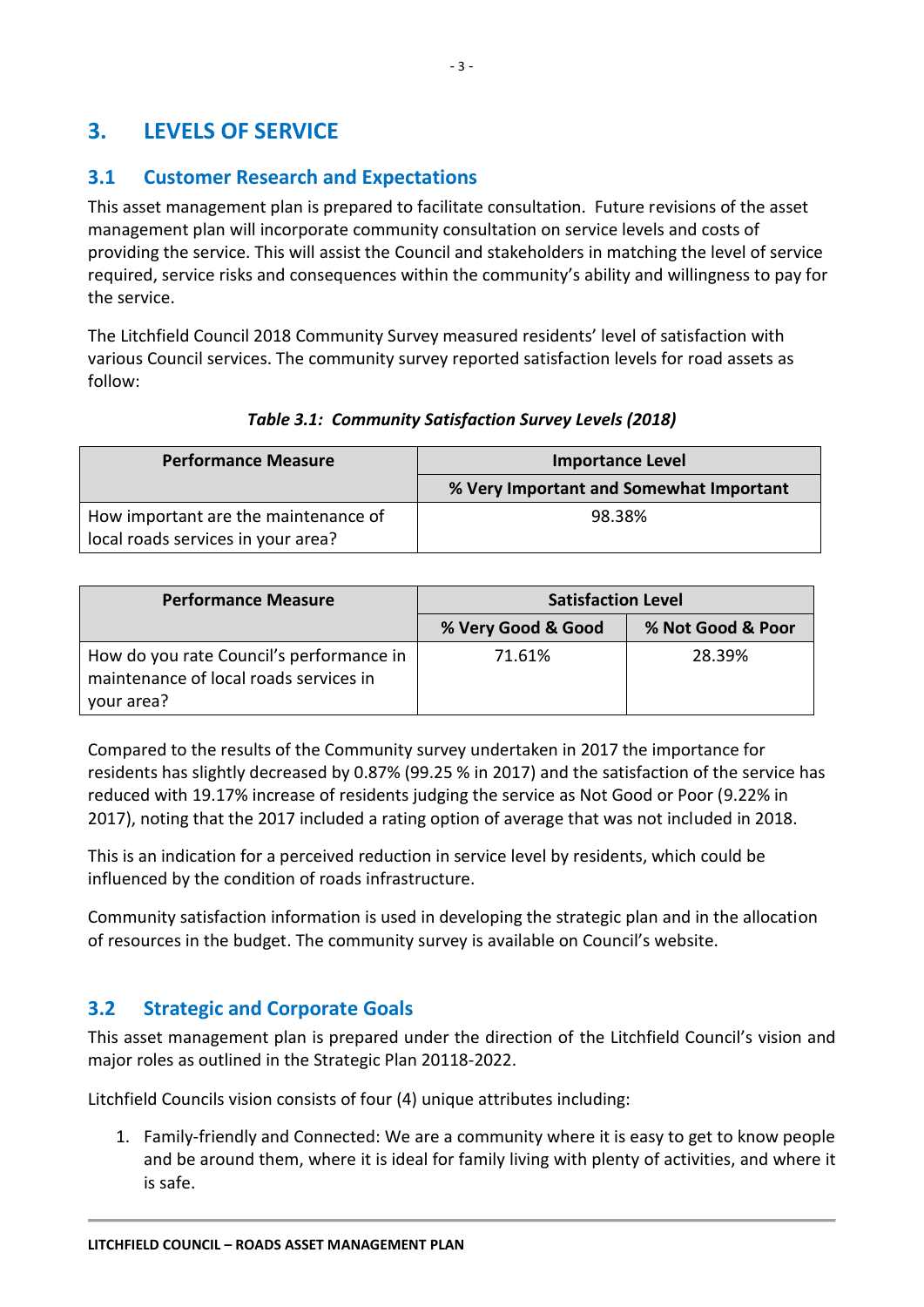- 2. Natural and Scenic: We have large blocks, with attractive scenic outlooks, lots of native wildlife, and we take pride in our places being beautiful and clean.
- 3. Spacious, but close to everything: While we have plenty of space to grow, you can get around easily and everything you need is close by.
- 4. Opportunity and prosperity: We are one of the most productive parts of Australia, with almost full employment, strong industries and business, and it is never too far to travel to work.

Council's six (6) major roles and how these are addressed in this asset management plan are:

*Table 3.2: Major roles and how these are addressed in this Plan*

| <b>Major Roles</b>  | How Council's major roles are addressed in AMP |
|---------------------|------------------------------------------------|
| Service Delivery    | Meet the social and community interest         |
| Advocate            | Survey of major services                       |
| Fund                | Planning of budget as per necessity            |
| Regulate            | Develop and review of Council policies         |
| Work with Community | Welcoming and providing safe environment       |
| Partner             | Work with other agencies                       |

#### <span id="page-6-0"></span>**3.3 Legislative Requirements**

There are many legislative requirements relating to the management of assets. These include:

| Legislation                                                                                 | Requirement                                                                                                                                                                                                  |
|---------------------------------------------------------------------------------------------|--------------------------------------------------------------------------------------------------------------------------------------------------------------------------------------------------------------|
| <b>Local Government Act NT</b>                                                              | Sets out role, purpose, responsibilities and power of local<br>government including the preparation of long-term financial<br>plans supported by asset management plans for sustainable<br>service delivery. |
| Planning Act NT                                                                             | Adequate management, development and conservation of<br>natural resources.                                                                                                                                   |
| Australian Standards                                                                        | To ensure infrastructure provides service for all.                                                                                                                                                           |
| <b>Control of Roads Act NT</b>                                                              | Establishes the procedures for the opening and closing of a<br>public road, and to provide the classification of roads.<br>Regulates the carrying out of various activities on public roads.                 |
| <b>Traffic Act NT</b>                                                                       | Sets out the requirements for traffic management.                                                                                                                                                            |
| <b>Environment Protection and</b><br><b>Biodiversity Conservation Act</b><br>(Commonwealth) | Responsibility not to cause environmental harm (e.g. noise<br>pollution, contamination of water).                                                                                                            |
| Work Health and Safety Act<br>2011                                                          | Sets out the requirements for protection of staff and the public<br>when undertaking works.                                                                                                                  |
| <b>Disability Discrimination Act</b>                                                        | Sets out the requirements for compliant infrastructure to                                                                                                                                                    |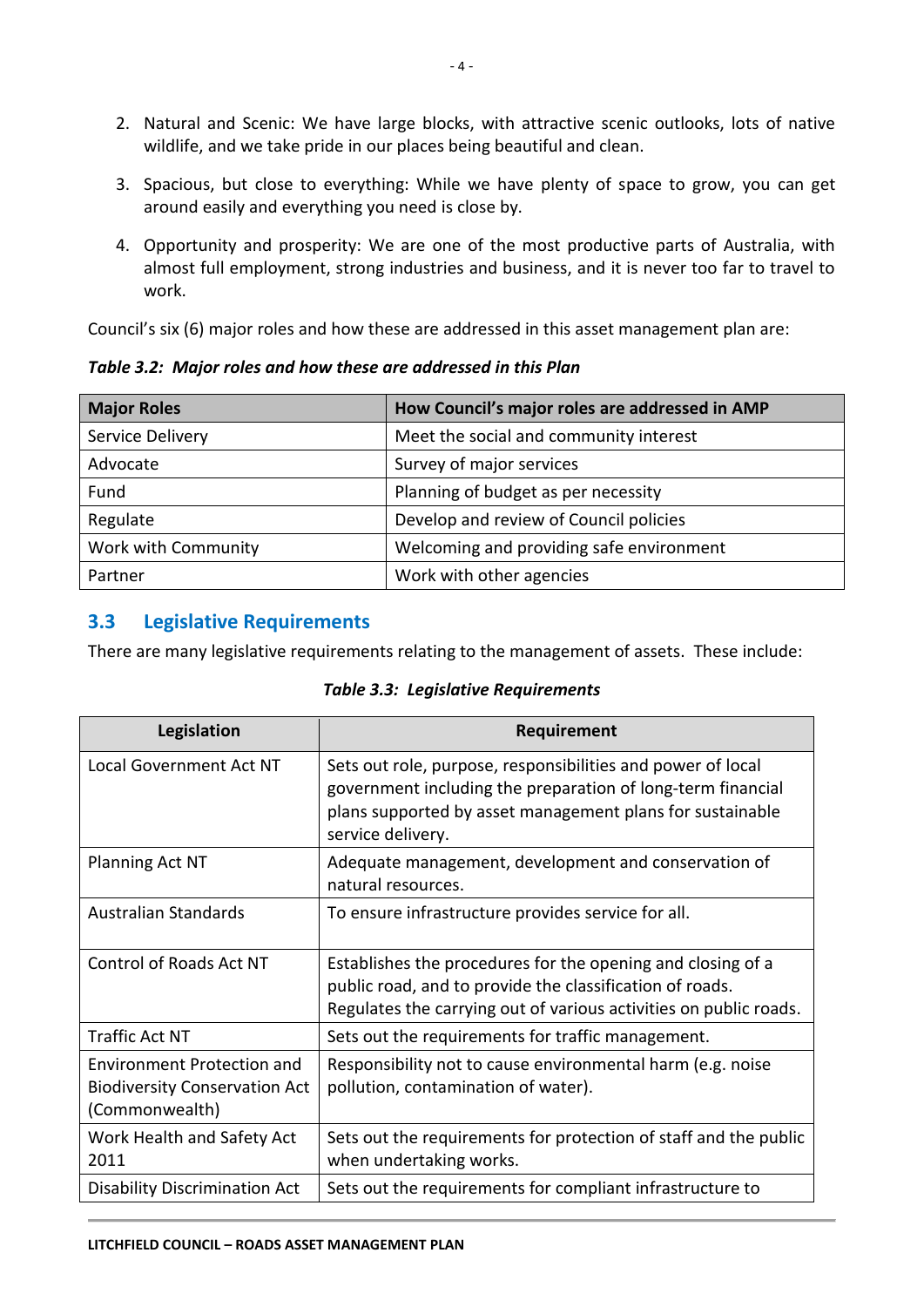| Legislation | Requirement                                    |
|-------------|------------------------------------------------|
| 1992        | facilitate equal access to transport services. |

#### <span id="page-7-0"></span>**3.4 Customer Levels of Service**

Service levels are defined in two terms, customer levels of service and technical levels of service. These are supplemented by organisational measures. The customer levels of service are presented in the table below:

|                 | <b>Expectation</b>                                                                             | Performance        | <b>Current</b>               | <b>Expected Position in</b> |
|-----------------|------------------------------------------------------------------------------------------------|--------------------|------------------------------|-----------------------------|
|                 |                                                                                                | <b>Measure</b>     | Performance                  | 10 Years based on           |
|                 |                                                                                                | <b>Used</b>        |                              | the current budget.         |
|                 | Service Objective: Council ensures that roads infrastructure is constructed in compliance with |                    |                              |                             |
|                 | standards and is fit for purpose, safe and well maintained to meet the local business and      |                    |                              |                             |
|                 | community service needs of all ages and abilities.                                             |                    |                              |                             |
| Quality         | Satisfaction<br>on                                                                             | Community          | 71.61% respondents           | Remain similar, with        |
|                 | οf<br>local<br>maintenance                                                                     | survey             | rated the service as         | consistent                  |
|                 | roads                                                                                          |                    | very good or good in         | maintenance                 |
|                 |                                                                                                |                    | the 2018 community           | funding                     |
|                 |                                                                                                |                    | survey                       |                             |
|                 | <b>Confidence levels</b>                                                                       |                    | High                         | High                        |
| <b>Function</b> | Roads are considered to                                                                        | Community          | of<br>98.38%                 | Remain high due to          |
|                 | perform well as their                                                                          | Survey             | respondents<br>rated         | the importance for          |
|                 | intended interest by                                                                           |                    | the service as very          | road access for local       |
|                 | Council                                                                                        |                    | important<br>and             | business<br>and             |
|                 |                                                                                                |                    | somewhat                     | community                   |
|                 |                                                                                                |                    | important<br>the<br>in       |                             |
|                 |                                                                                                |                    | 2018 survey.                 |                             |
|                 | <b>Confidence levels</b>                                                                       |                    | High                         | High                        |
| Capacity        | Most of the roads are in a                                                                     | <b>GIS Mapping</b> | Data is captured as          | <b>GIS</b><br><b>Better</b> |
| and Use         | rural environment                                                                              |                    | current<br><b>GIS</b><br>per | resolution system is        |
|                 |                                                                                                |                    | system                       | required for future         |
|                 |                                                                                                |                    |                              | modelling                   |
|                 | <b>Confidence levels</b>                                                                       |                    | High                         | High                        |

*Table 3.4: Customer Level of Service*

#### <span id="page-7-1"></span>**3.5 Technical Levels of Service**

**Technical Levels of Service** - Supporting the customer service levels are operational or technical measures of performance. These technical measures relate to the allocation of resources to service activities to best achieve the desired customer outcomes and demonstrate effective performance.

The technical levels of service to be provided under this AMP will meet legislative, regulatory and contract specifications. These requirements are provided within resources available in the longterm financial plan.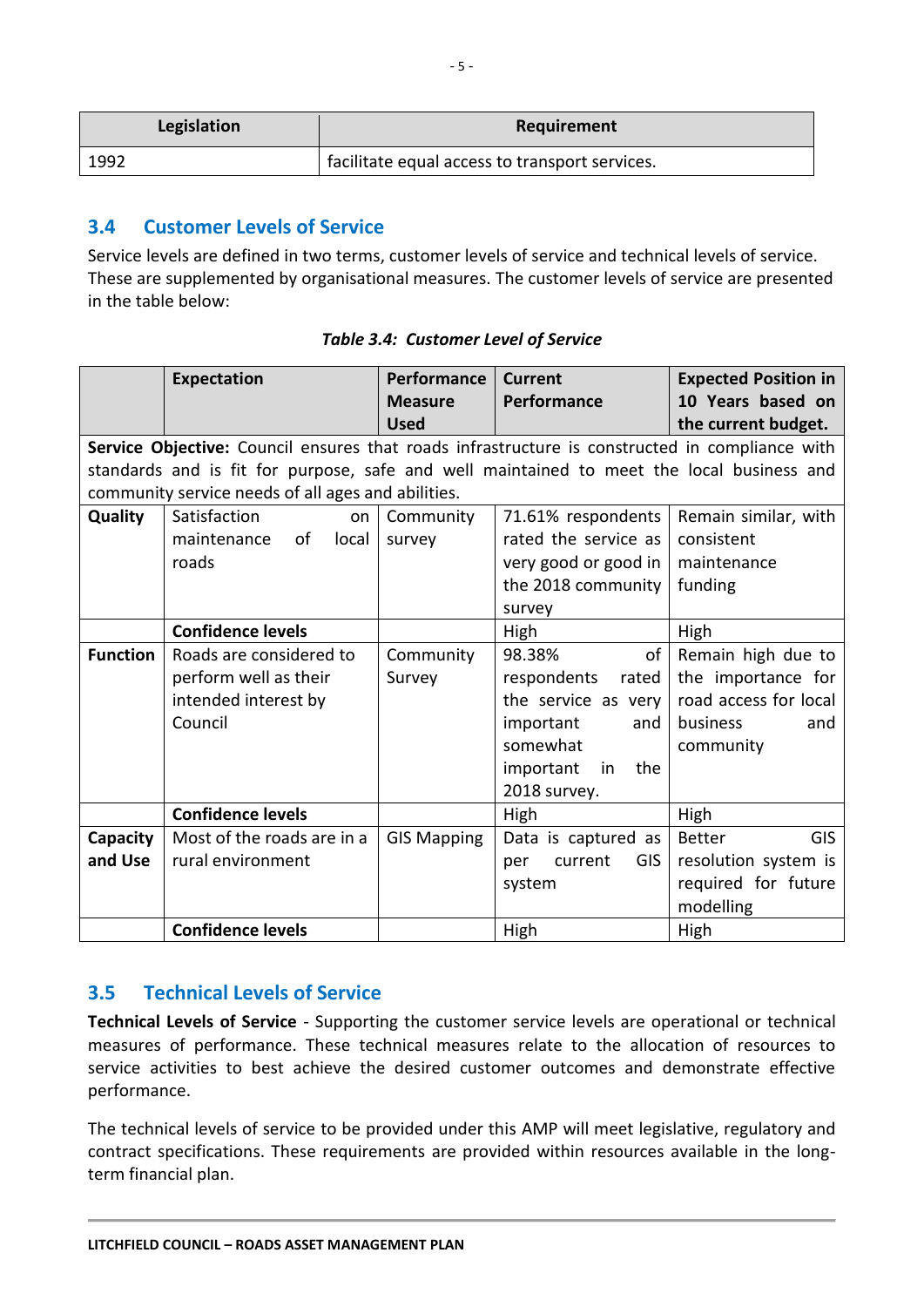Service and asset management plans implement and control technical service levels to influence the customer service levels.<sup>3</sup>

Technical levels of service have not been set at this stage and will be developed as part of the next revision of this asset management plan.

It is important to monitor the service levels provided regularly as these will change. The current performance is influenced by work efficiencies and technology, and customer priorities will change over time. Review and establishment of the agreed position which achieves the best balance between service, risk and cost is essential.



**Figure 1 - Newly sealed rural road**

**.** 

<sup>3</sup> IPWEA, 2015, IIMM, p 2|28.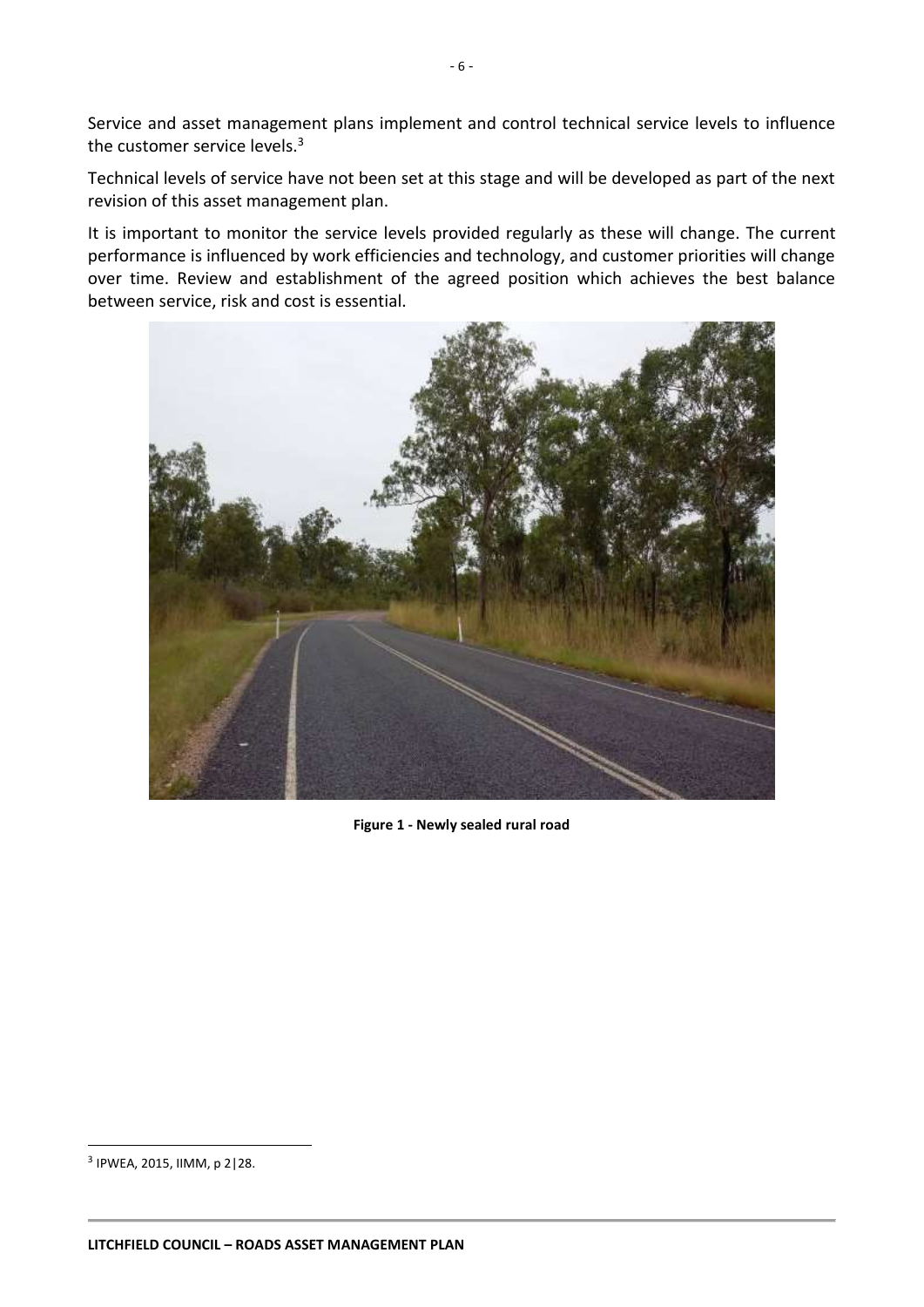## <span id="page-9-0"></span>**4. FUTURE DEMAND**

#### <span id="page-9-1"></span>**4.1 Demand Drivers**

Drivers affecting demand include things such as population change, regulations, changes in demographics, seasonal factors, vehicle ownership rates, consumer preferences and expectations, technological changes, economic factors, agricultural practices, environmental awareness, etc.

#### <span id="page-9-2"></span>**4.2 Demand Forecasts and Impacts on Asset**

The impact of demand drivers that may affect future service delivery and use of assets are shown in Table 4.2.

| <b>Demand drivers</b>             | <b>Present position</b>                 | Projection                                      | <b>Impact on services</b>                                                                                    |
|-----------------------------------|-----------------------------------------|-------------------------------------------------|--------------------------------------------------------------------------------------------------------------|
| Population growth                 | 25,598 (2018 ABS ERP)                   | 1.4% (NT Department of<br>Treasury and Finance) | Demand to increase<br>additional assets                                                                      |
| Community road<br>safety concerns | 70.4 km of gravel roads                 | To seal all length of<br>gravel roads           | Increase demand for<br>upgrade cost                                                                          |
| Demographics                      | Change in age structure                 | Increase aged<br>population                     | Increase demand for<br>new assets to facilitate<br>accessible roads                                          |
| Change in<br>technology           | Existing road seal binder<br>technology | Road seal binder<br>development                 | Provide options for<br>road reseal treatments<br>to prolong road seal<br>life and increase<br>resealing cost |

*Table 4.2: Demand Drivers, Projections and Impact on Services*

## <span id="page-9-3"></span>**4.3 Demand Management Plan**

Demand for new services will be managed through a combination of managing existing assets, upgrading of existing assets and providing new assets to meet demand. Demand management practices can include non-asset solutions, insuring against risks and managing failures.

Opportunities identified to date for demand management are shown in Table 4.3. Further opportunities will be developed in future revisions of this asset management plan.

| <b>Demand Driver</b>              | <b>Impact on Services</b>                                                          | <b>Demand Management Plan</b>                                   |  |
|-----------------------------------|------------------------------------------------------------------------------------|-----------------------------------------------------------------|--|
| Population growth                 | Demand to increase<br>additional assets                                            | Continue to place upgrade program within<br>available resources |  |
| Community road<br>safety concerns | Increase demand for upgrade<br>cost                                                | Ongoing sealing/resealing program within<br>available resources |  |
| Demographic                       | Increase demand for new<br>assets to facilitate accessible<br>roads infrastructure | Ongoing upgrade program within available<br>resources           |  |
| <b>Demand Driver</b>              | <b>Impact on Services</b>                                                          | <b>Demand Management Plan</b>                                   |  |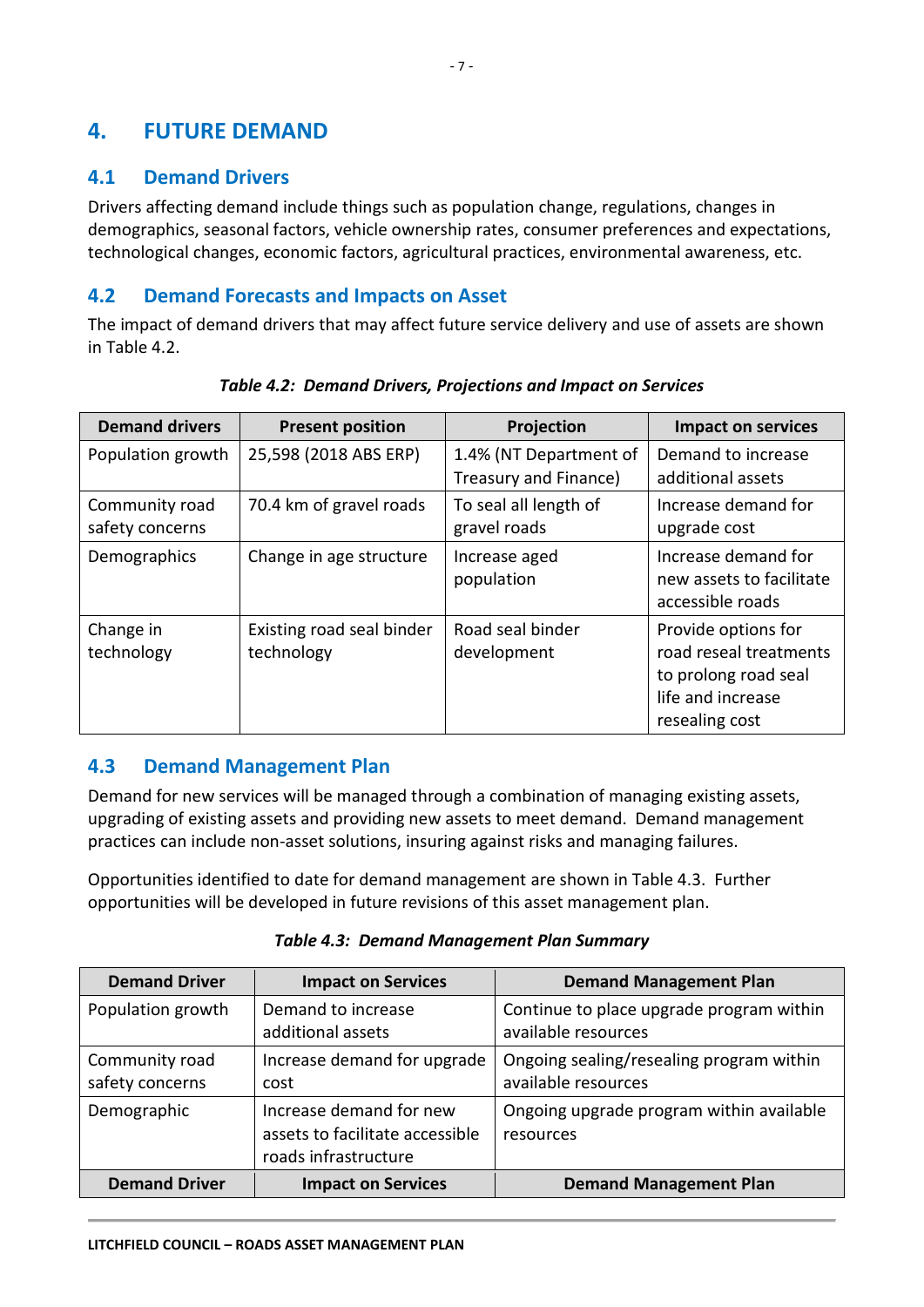<span id="page-10-0"></span>

| Change in  | Provide options for road                                    | Life cycle cost will be considered to acquire |  |
|------------|-------------------------------------------------------------|-----------------------------------------------|--|
| technology | reseal treatments to prolong<br>road seal life and increase | innovative technology                         |  |
|            | resealing cost                                              |                                               |  |



**Figure 2 - Typical unsealed (gravel) road**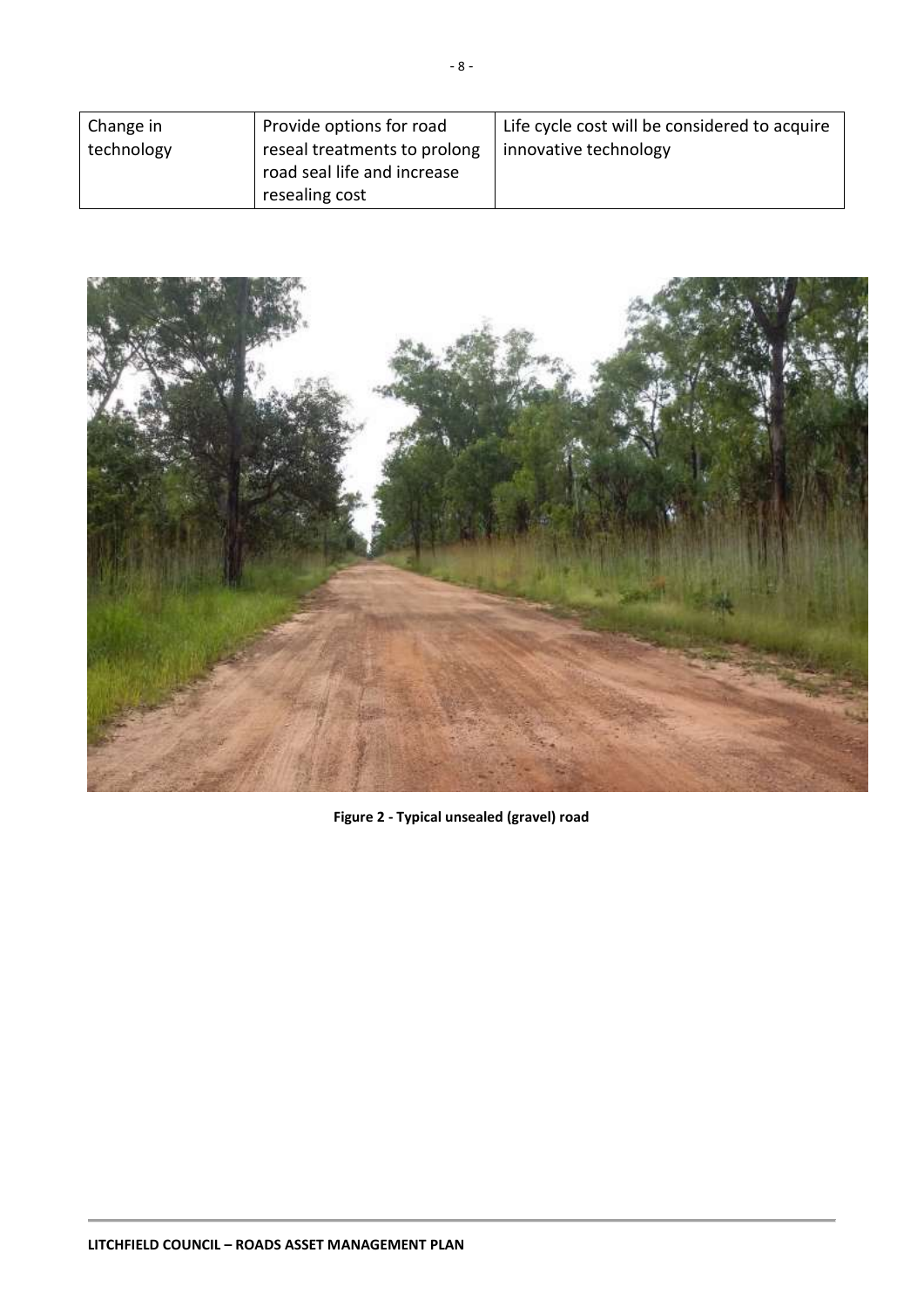## **5. LIFECYCLE MANAGEMENT PLAN**

The lifecycle management plan details how the Council plans to manage and operate the assets at the agreed levels of service (defined in Section 3) while managing life cycle costs.

#### <span id="page-11-0"></span>**5.1 Background Data**

#### **5.1.1 Physical parameter, asset capacity and performance**

The assets covered by this asset management plan are shown in Table 2.1. Private roads are excluded from this asset management plan.

The current asset data does not provide a reasonable description of the age profile of the road assets as such there is no Asset Age Profile graph available for inclusion.

An age profile will be developed in future revisions of the asset management plan.

Council's services are generally provided to meet design standards where these are available.

Locations where deficiencies in service performance are known are detailed in Table 5.1.1.

| Location                     | <b>Service Deficiency</b>                                                                             |
|------------------------------|-------------------------------------------------------------------------------------------------------|
| <b>Bitumen Roads</b>         | Lack of other associated infrastructures such as footpaths,<br>underground drainage                   |
| <b>Gravel Roads</b>          | Not accessible in all seasons due to weather conditions<br>Unsealed road condition is highly variable |
| Sealed Road<br>Base/Pavement | Detailed condition data of sealed road base/pavement is poor                                          |

*Table 5.1.1: Known Service Performance Deficiencies*

The above service deficiencies were identified from available asset data and local knowledge.

#### **5.1.2 Asset condition**

Litchfield Council is maintaining all Council roads. It is required to improve the inspection regime to ensure safety of road users and general condition of road assets. This improvement will include the need for better recording data collected during inspections.

This is the first Asset Management Plan for roads infrastructure. Previously, the roads infrastructure has been maintained with a maintenance methodology. The focus of this plan is on better defining operational, maintenance and renewal strategies and to improve asset data knowledge, particularly in relation to asset condition. The condition rating of all assets has been undertaken by a qualified external valuer in 2018.

It has been identified that dedicated (expert) asset condition inspections are required to assess and document the condition of road assets. The condition profile of our assets is shown in graph 1.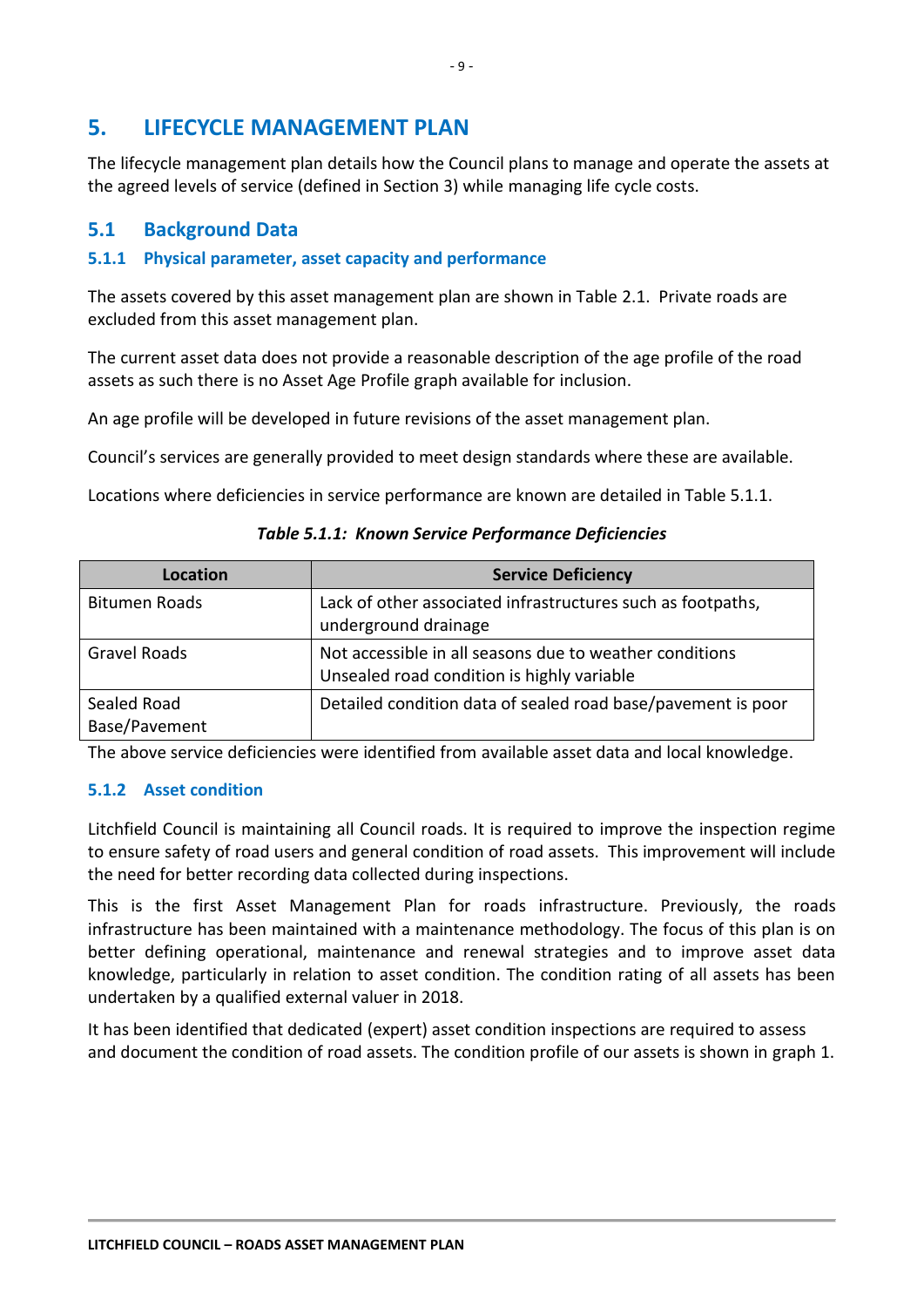

*Graph 1: Asset Condition Overall*

Condition is measured using a  $1 - 5$  grading system<sup>4</sup> as detailed in Table 5.1.3.

| <b>Table 5.1.2: Simple Condition Grading Model</b> |  |  |  |
|----------------------------------------------------|--|--|--|
|----------------------------------------------------|--|--|--|

| <b>Condition</b><br><b>Grading</b> | <b>Description of Condition</b>                            |
|------------------------------------|------------------------------------------------------------|
|                                    | Very Good: only planned maintenance required               |
| 2                                  | Good: minor maintenance required plus planned maintenance  |
| 3                                  | Fair: significant maintenance required                     |
| 4                                  | Poor: significant renewal/rehabilitation required          |
| 5                                  | Very Poor: physically unsound and/or beyond rehabilitation |

#### <span id="page-12-0"></span>**5.2 Operations and Maintenance Plan**

Operations include regular activities to provide services such as public safety and amenity.

Routine maintenance is the regular on-going work that is necessary to keep assets operating, including instances where portions of the asset fail and need immediate repair to make the asset operational again, e.g. road patching.

Maintenance includes all actions necessary for retaining an asset as near as practicable to an appropriate service condition including regular ongoing day-to-day work necessary to keep assets operating.

<u>.</u>

<sup>4</sup> IPWEA, 2015, IIMM, Sec 2.5.4, p 2|80.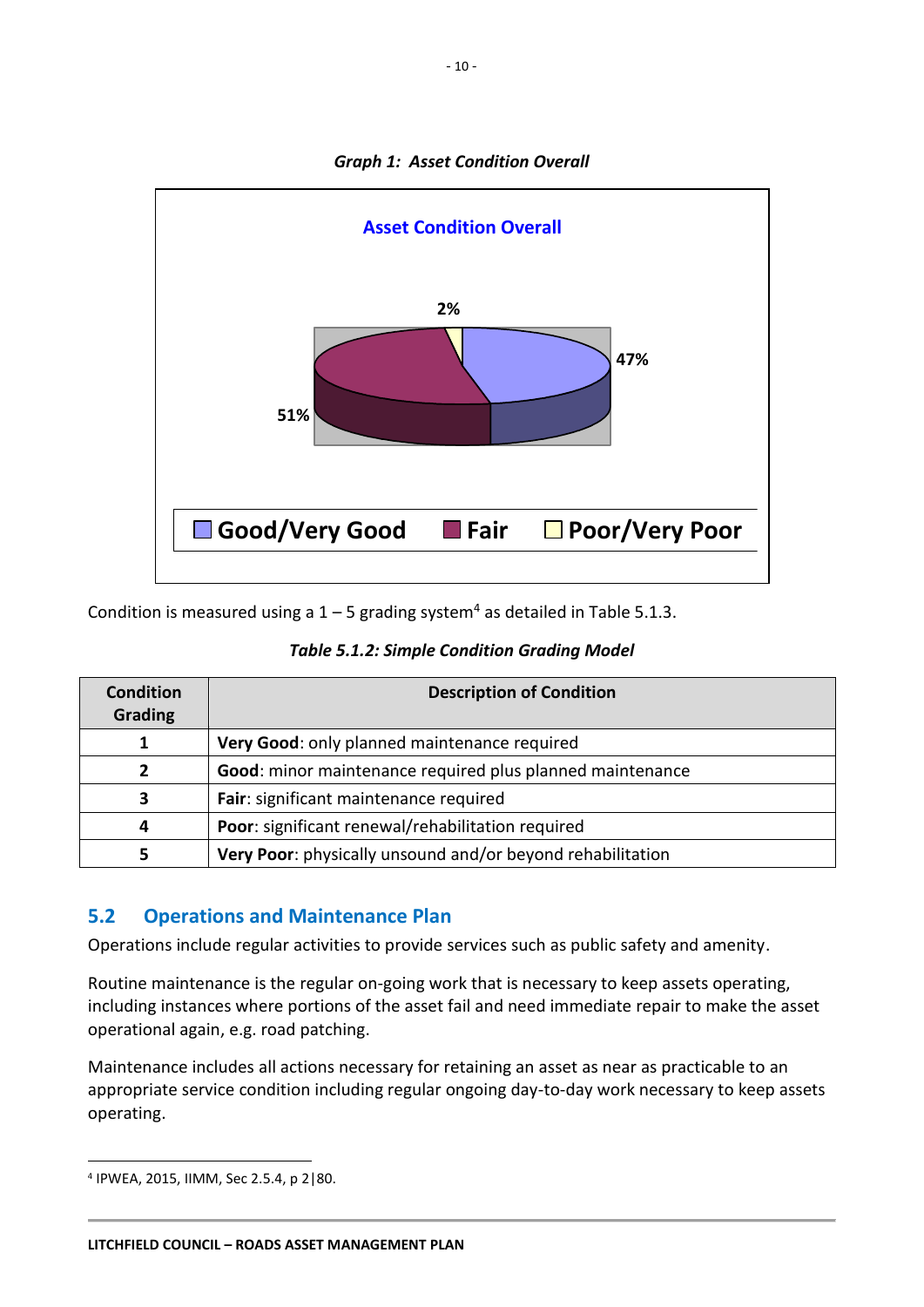Maintenance expenditure is shown in Table 5.2.1.

| Year      | Maintenance & Operational Budget \$ |
|-----------|-------------------------------------|
| 2018/2019 | \$1,487,769                         |

#### *Table 5.2.1: Maintenance & Operational Expenditure Trends*

The asset condition in graph 1, maintenance and operational expenditure are adequate to meet current service levels. Where maintenance expenditure levels are such that they will result in a lesser level of service than the service consequences have been identified and service consequences highlighted in this AMP.

#### **Summary of future operations and maintenance expenditures**

Future operations and maintenance expenditure are forecasted to trend in line with the value of the asset stock as shown in graph 2. Note that all costs are shown in current 2018 dollar values.

#### *Graph 2: Projected Operations and Maintenance Expenditure*



#### Figure Values are in 2018 dollars.

There is a shortfall of budget in the above graph which is further discussed in section 5.4.3. Deferred maintenance, i.e. works that are identified for maintenance and unable to be funded, theseare to be included in the risk assessment and analysis in the infrastructure risk management plan.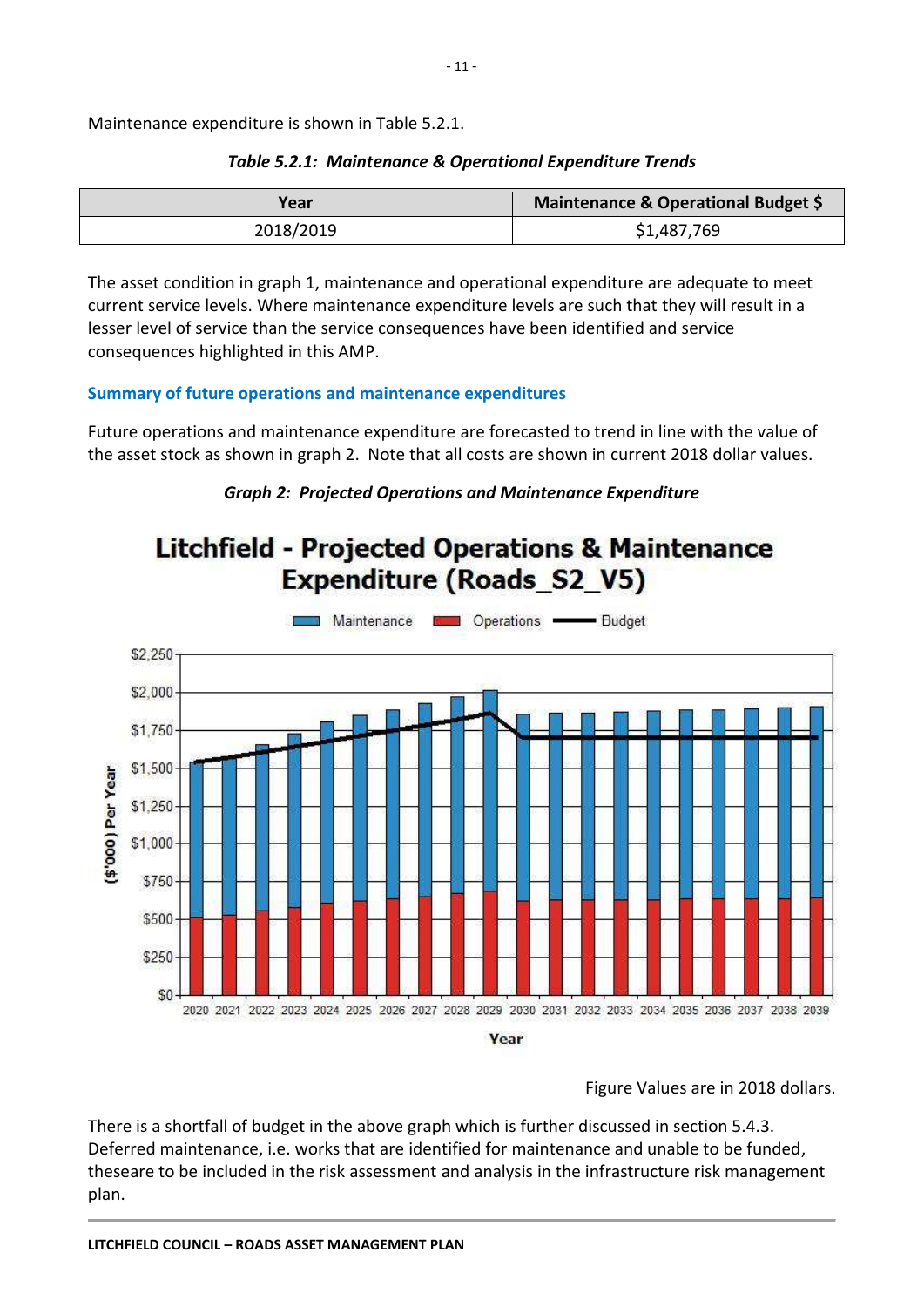Maintenance is funded from the operating budget where available.

#### <span id="page-14-0"></span>**5.3 Renewal/Replacement Plan**

Renewal and replacement expenditure is major work which does not increase the asset's design capacity but restores, rehabilitates, replaces or renews an existing asset to its original service potential. Work over and above restoring an asset to its original service potential is considered to be an upgrade/expansion or new work expenditure resulting in additional future operations and maintenance costs.

#### **5.3.1 Renewal ranking criteria**

Asset renewal and replacement is typically undertaken to either:

- Ensure the reliability of the existing infrastructure to deliver the service it was constructed to facilitate (e.g. replacing a bridge that has a 5t load limit), or
- To ensure the infrastructure is of sufficient quality to meet the service requirements (e.g. roughness of a road).<sup>5</sup>

It is possible to get some indication of capital renewal and replacement priorities by identifying assets or asset groups that:

- Have a high consequence of failure,
- Have high use and subsequent impact on users would be greatest,
- Have a total value representing the greatest net value,
- Have the highest average age relative to their expected lives,
- Are identified in the AMP as key cost factors,
- Have high operational or maintenance costs, and
- Have replacement with a modern equivalent asset that would provide the equivalent service at a savings.<sup>6</sup>

The ranking criteria used as a guideline to determine priority of identified renewal and replacement proposals is detailed in Table 5.3.1.

| Table 5.3.1: Renewal and Replacement Priority Ranking Criteria |  |
|----------------------------------------------------------------|--|
|                                                                |  |

| <b>Criteria</b>               | Weighting |  |
|-------------------------------|-----------|--|
| Year of Construction/Acquired | .50%      |  |
| <b>Condition Rating</b>       | 50%       |  |
| Total                         | 100%      |  |

#### **5.3.2 Summary of future renewal and replacement expenditure**

Projected future renewal and replacement expenditures are forecast to increase over time when the asset stock increases.

1

<sup>5</sup> IPWEA, 2015, IIMM, Sec 3.4.4, p 3|91.

<sup>6</sup> Based on IPWEA, 2015, IIMM, Sec 3.4.5, p 3|97.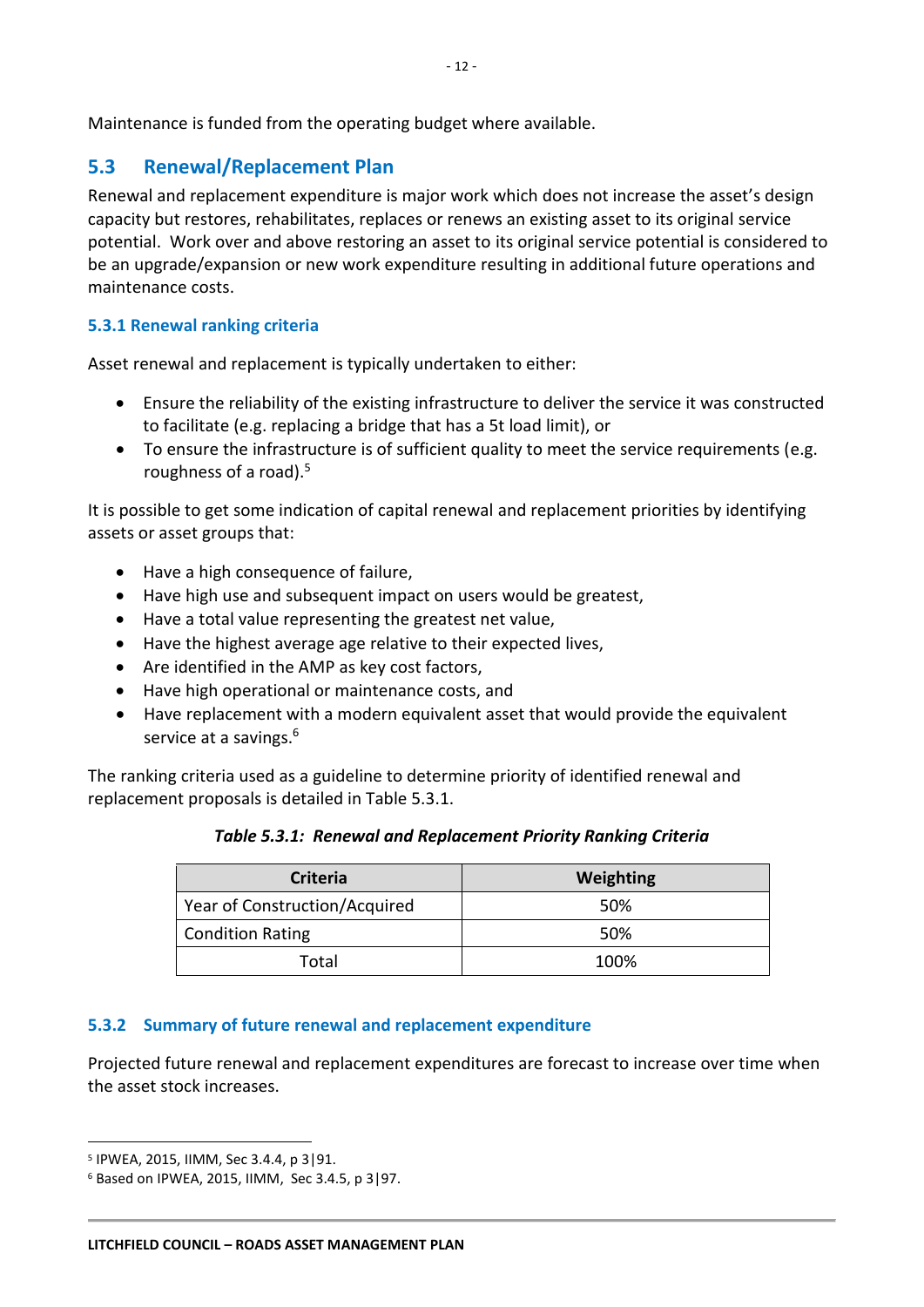The projected capital renewal and replacement program is shown in Appendix A.

Renewals and replacement expenditure in the capital works program will be accommodated in the long term financial plan. This is further discussed in Section 7.

## <span id="page-15-0"></span>**5.4 Creation/Acquisition/Upgrade Plan**

New works are those that create a new asset that did not previously exist, or works which will upgrade or improve an existing asset beyond its existing capacity. They may result from growth, social or environmental needs. Assets may also be acquired at no cost.

#### **5.4.1 Selection criteria**

New assets and the upgrade/expansion of existing assets are identified from various sources such as community requests, proposals identified by strategic plans or partnerships with others. Verified proposals are ranked by priority index according to Council Policy, available funds and scheduled in future works programmes. The priority ranking criteria are detailed below:

| <b>Criteria</b>                                                          |       |  |  |
|--------------------------------------------------------------------------|-------|--|--|
| Number of Properties Directly Serviced by the Road                       | 12.5% |  |  |
| Connectivity Provided by the Road to Other Roads within the Municipality | 12.5% |  |  |
| Safety of the Current State of the Road                                  | 12.5% |  |  |
| Access to External Funding for Sealing                                   |       |  |  |
| Economic Stimulus Benefits to the Municipality                           |       |  |  |
| Accessibility in an Unsealed State                                       |       |  |  |
| Effects of Sealing on Council's Current Maintenance System               |       |  |  |
| Important to Locality                                                    |       |  |  |
| Total                                                                    |       |  |  |

#### *Table 5.4.1: New Assets Priority Ranking Criteria*

#### **5.4.2 Summary of future upgrade/new assets expenditure**

Projected upgrade/new asset expenditures are summarised in graph 3. The projected upgrade/new capital works program is shown in Appendix B. All amounts are shown in 2018 values.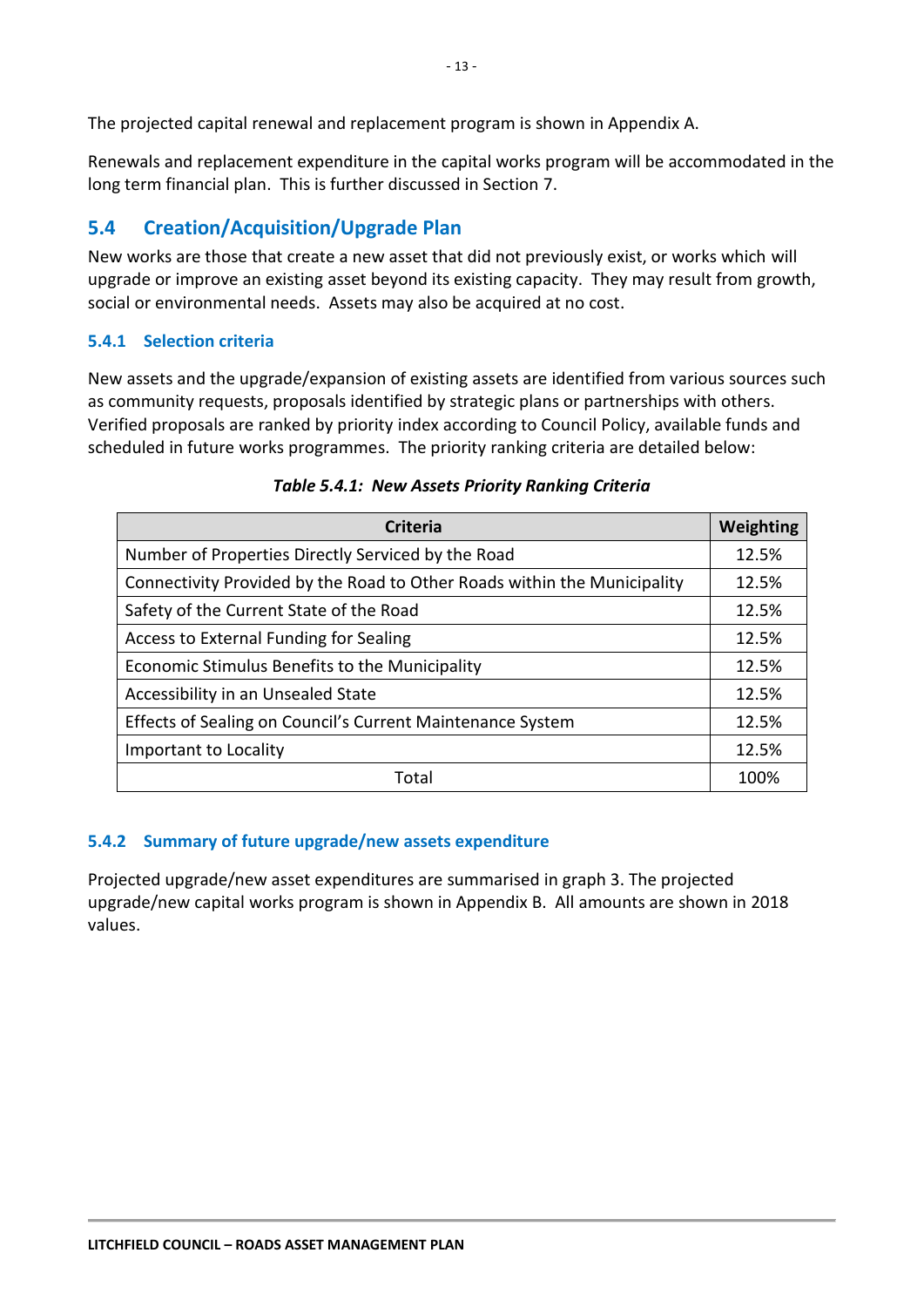

## Litchfield - Projected Capital Upgrade/New Expenditure (Roads S2\_V5)

The value of upgrade of gravel roads is higher in  $2^{nd}$ ,  $3^{rd}$  and  $4^{th}$  year because of the Strategic Mango Roads Projects. This outlier was removed in establishing the average cost over the 10 years, 2029 – 2039. The average network cost of gravel roads estimation is used to calculate for the capital upgrade program in the above graph. An expenditure on new assets and services in the capital works program will be accommodated in the long-term financial plan but only to the extent of the available funds.

#### **5.4.3 Summary of asset expenditure requirements**

The financial projections from this asset plan are shown in graph 4 for projected operating (operations and maintenance) and capital expenditure (renewal and upgrade/expansion/new assets). Note that all costs are shown in real values.

The bars in the graphs represent the anticipated budget required to achieve lowest lifecycle costs, the budget line indicates what is currently available. The gap between these informs the discussion on achieving the balance between services, costs and risk to attain the best value outcome.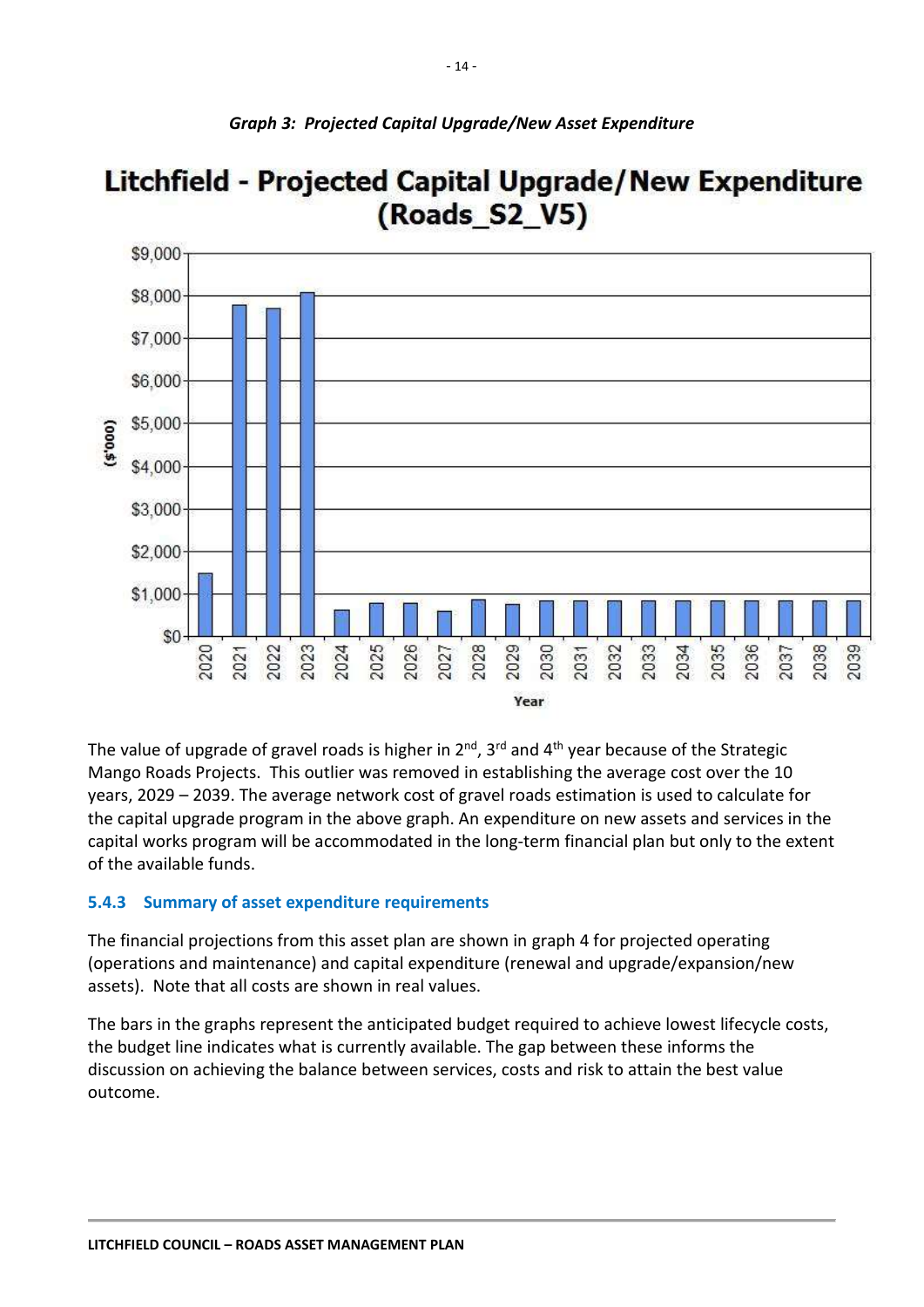

**Graph 4: Projected Operating and Capital Expenditure**

#### **LITCHFIELD COUNCIL – ROADS ASSET MANAGEMENT PLAN**

Figure Values are in 2018 dollars.

The funding shortfall identified in the above figure comes from the projected expenditure based on current Long-Term Financial Plan to maintain assets at the same level of service. It indicates that further work is required on reviewing service levels, revising the LTFP to eliminate funding gaps, where possible, and continue to focus on alternate funding models.

We will manage the gap by further developing and improving this asset management plan and supporting data to provide guidance on future service levels and resources required to provide these services, and review future services, service levels and costs with the community.

#### <span id="page-17-0"></span>**5.5 Disposal Plan**

Disposal includes any activity associated with the disposal of a decommissioned asset including sale, demolition or relocation. No assets have been identified for possible decommissioning and disposal.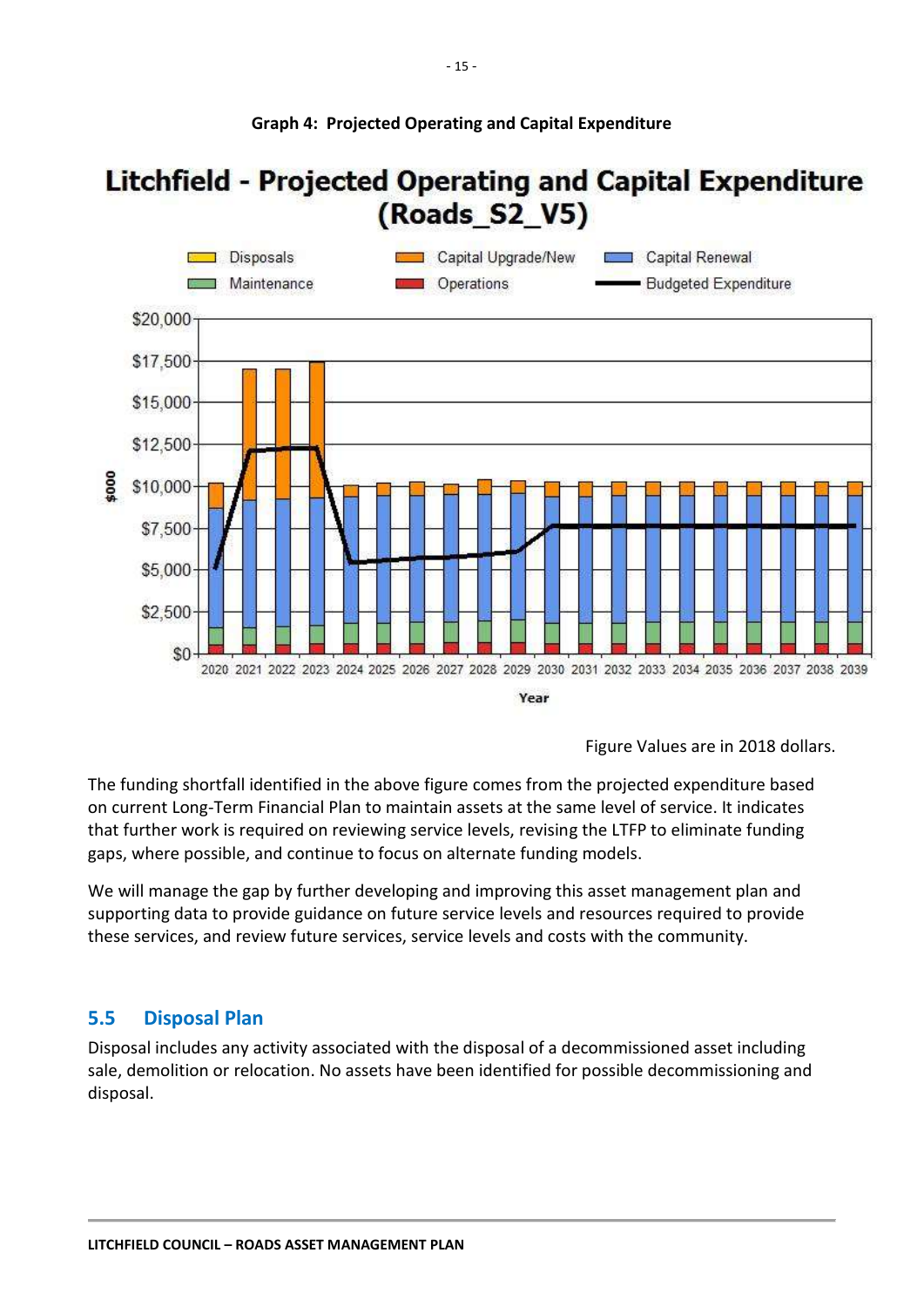

**Figure 3 - Sealed road requiring renewal**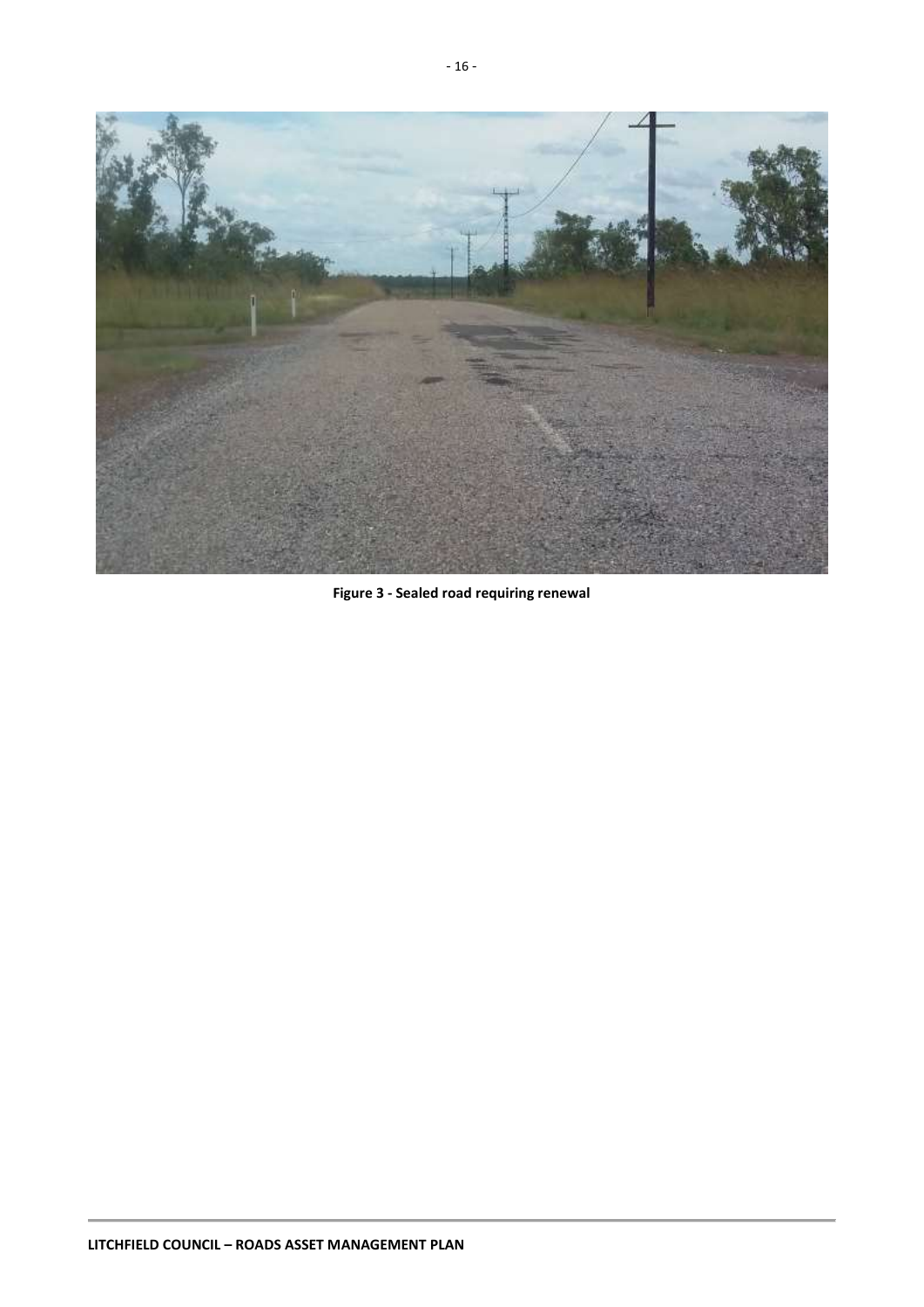## <span id="page-19-2"></span><span id="page-19-0"></span>**6. RISK MANAGEMENT PLAN**

The purpose of infrastructure risk management is to document the results and recommendations resulting from the periodic identification, assessment and treatment of risks associated with providing services from infrastructure, using the fundamentals of International Standard ISO 31000:2009 Risk Management – Principles and guidelines.

Risk management is defined in ISO 31000:2009 as: 'coordinated activities to direct and control with regard to risk'<sup>7</sup>.

An assessment of risks<sup>8</sup> associated with service delivery from infrastructure assets has identified critical risks that will result in loss or reduction in service from infrastructure assets or a 'financial shock'. The risk assessment process identifies credible risks, the likelihood of the risk event occurring, the consequences should the event occur, develops a risk rating, evaluates the risk and develops a risk treatment plan for non-acceptable risks.

#### <span id="page-19-1"></span>**6.1 Critical Assets**

Critical assets are defined as those which have a high consequence of failure causing significant loss or reduction of service. Similarly, critical failure modes are those which have the highest consequences.

Critical assets have been identified and their typical failure mode and the impact on service delivery are as follows:

| <b>Critical Asset(s)</b> | <b>Failure Mode</b>                                                  | <b>Impact</b>                                                              |
|--------------------------|----------------------------------------------------------------------|----------------------------------------------------------------------------|
| Gravel Roads             | Wash out from rain                                                   | Increase maintenance cost                                                  |
| Sealed Roads Surface     | Surface failure e.g.<br>formation of pothole,<br>rutting, crack etc. | Inspection frequency and<br>maintenance cost                               |
| Sealed Roads pavement    | Deep potholing                                                       | Maintenance cost                                                           |
| Line marking             | Line marking faded, not<br>visible at night                          | Increase night time inspection<br>and line marking renewal<br>program cost |

#### *Table 6.1 Critical Assets*

By identifying critical assets and failure modes investigative activities, condition inspection programs, maintenance and capital expenditure plans can be targeted at the critical areas.

1

<sup>7</sup> ISO 31000:2009, p 2

<sup>8</sup>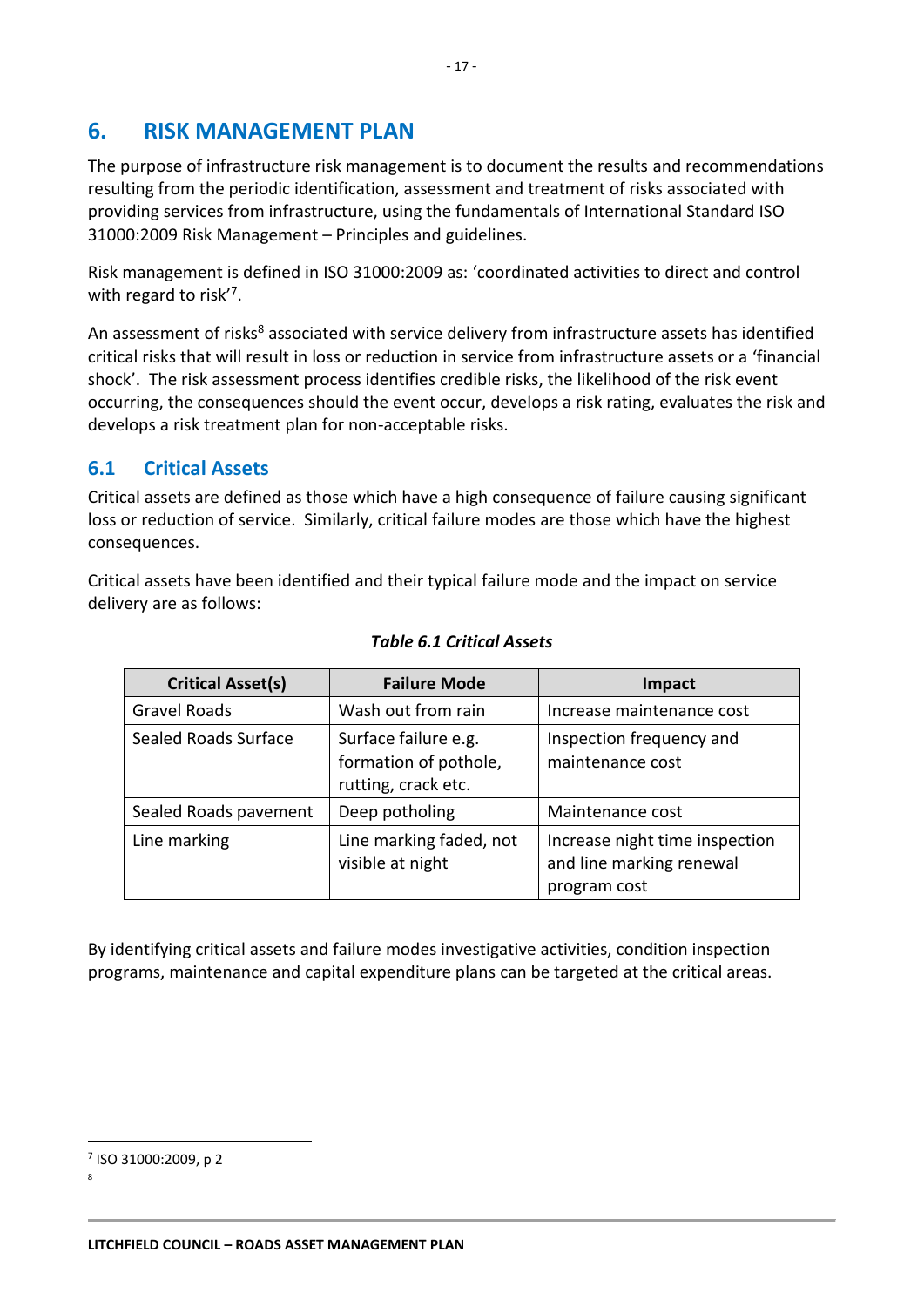#### **6.2 Risk Assessment**

The risk management process used in this project is shown in Figure 4 below.

It is an analysis and problem-solving technique designed to provide a logical process for the selection of treatment plans and management actions to protect the community against unacceptable risks.

The process is based on the fundamentals of the ISO risk assessment standard ISO 31000:2009.



*Figure 4: Risk Management Process – Abridged*

The risk assessment process identifies credible risks, the likelihood of the risk event occurring, the consequences should the event occur, develops a risk rating, evaluates the risk and develops a risk treatment plan for non-acceptable risks.

An assessment of risks<sup>9</sup> associated with service delivery from infrastructure assets has identified the critical risks that will result in significant loss, 'financial shock' or a reduction in service.

Critical risks are those assessed with 'Very High' (requiring immediate corrective action) and 'High' (requiring corrective action) risk ratings identified in the Infrastructure Risk Management Plan. The residual risk and treatment cost after the selected treatment plan is implemented is shown in Table 6.2. These risks and costs are reported to management and Council.

<sup>&</sup>lt;u>.</u> 9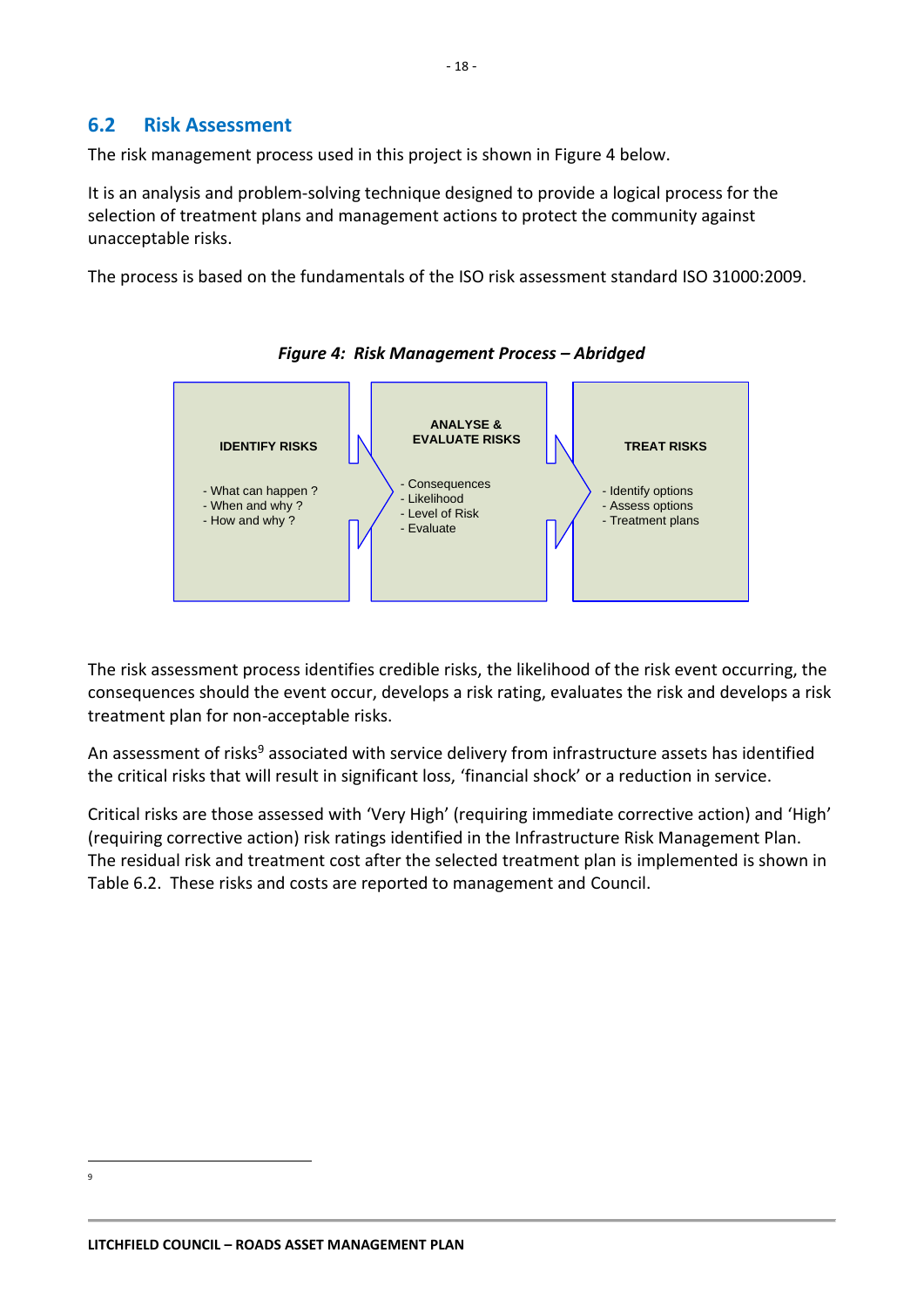| Service or<br><b>Asset at Risk</b>    | What can<br>Happen                                                                     | <b>Risk</b><br><b>Rating</b><br>(VH,<br>H) | <b>Risk Treatment Plan</b>                                      | <b>Residual</b><br>Risk * | <b>Treatment</b><br>Costs |
|---------------------------------------|----------------------------------------------------------------------------------------|--------------------------------------------|-----------------------------------------------------------------|---------------------------|---------------------------|
| <b>Gravel Roads</b>                   | Can wash out<br>from rain and<br>cyclone                                               | H                                          | Allocate budget for<br>reactive maintenance                     | L                         | Maintenance<br>cost       |
| <b>Sealed Roads</b>                   | Surface failure<br>e.g. formation<br>of pothole,<br>rutting, crack<br>etc.             | <b>VH</b>                                  | Develop renewal and<br>inspection plans                         | M                         | Maintenance<br>cost       |
| <b>Sealed Roads</b>                   | Pavement<br>failure                                                                    | H                                          | Allocate budget for<br>replacement                              | L                         | Replacement<br>cost       |
| Roads (Gravel<br>and Sealed<br>Roads) | Road closure<br>due to<br>catastrophic<br>road pavement<br>failure or<br>impassability | H                                          | Undertake site<br>assessments to determine<br>high risks sites. | M                         | Initiative cost           |

*Table 6.2: Critical Risks and Treatment Plans*

Note \* The residual risk is the risk remaining after the selected risk treatment plan is operational.

#### <span id="page-21-0"></span>**6.3 Service and Risk Trade-Offs**

The decisions made in adopting this AMP are based on the objective to achieve the optimum benefits from the available resources.

#### **6.3.1 What we cannot do**

There are some operations and maintenance activities and capital projects that are unable to be undertaken within the next 10 years. These include:

- Sealing of all gravel roads in short/medium term
- Undertaking projects that do not have broad community benefit

#### **6.3.2 Service trade-off**

Operations and maintenance activities and capital projects that cannot be undertaken will maintain or create service consequences for users. These include:

- Dissatisfaction from community with level of service
- Reduce asset use
- Decrease quality (using the asset beyond desired service level)
- Reduction in regular maintenance (grading, resealing), which will result in lower use and capacity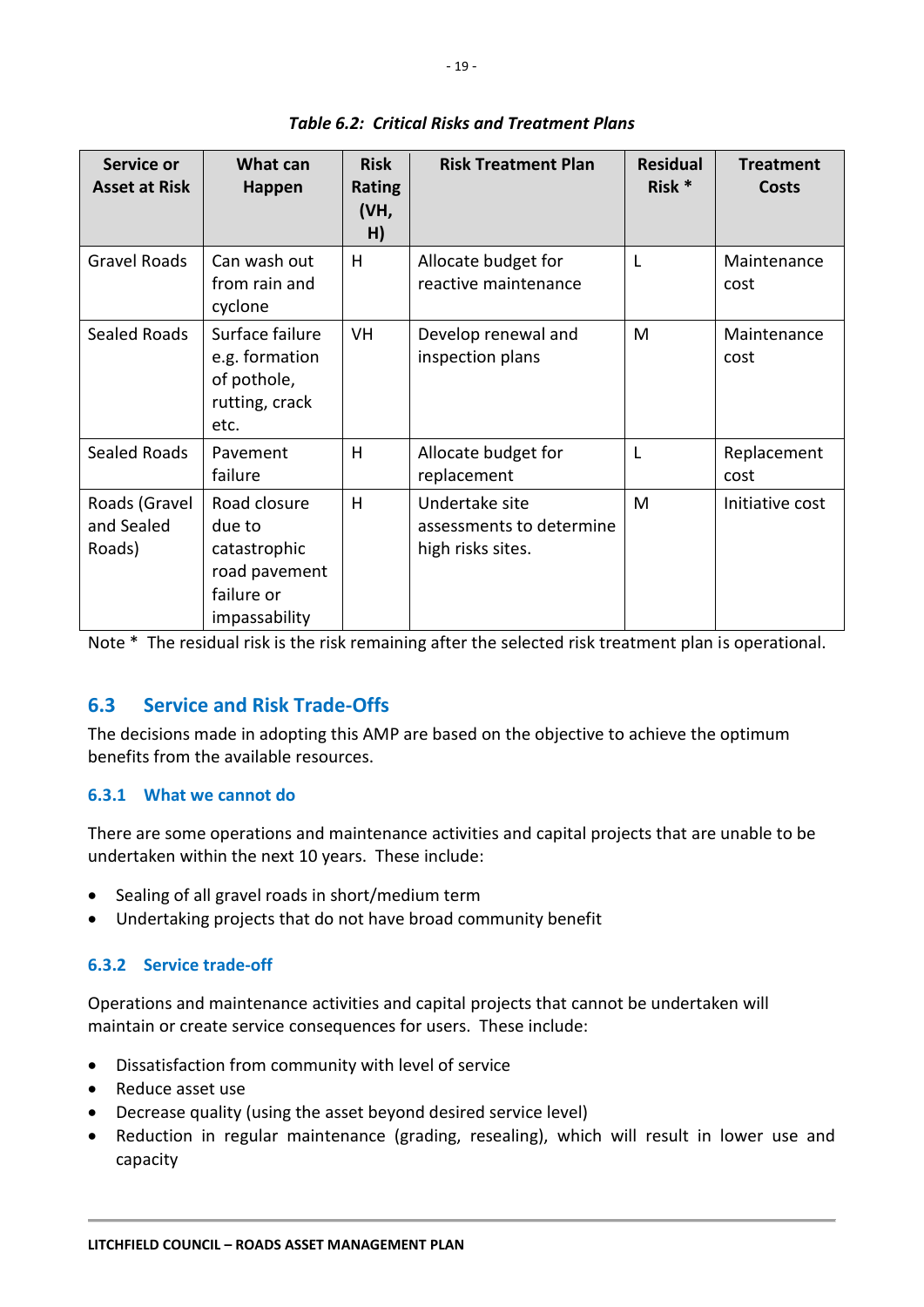#### **6.3.3 Risk trade-off**

The operations and maintenance activities and capital projects that cannot be undertaken may maintain or create risk consequences. These include:

- Increase exposure to injury and liability
- Reactive and inefficient service delivery
- Higher reactive maintenance costs after extended period of use below service level
- Difficulty for delivery of services

These actions and expenditures are considered in the projected expenditures.



**Figure 5 - Typical sealed rural road**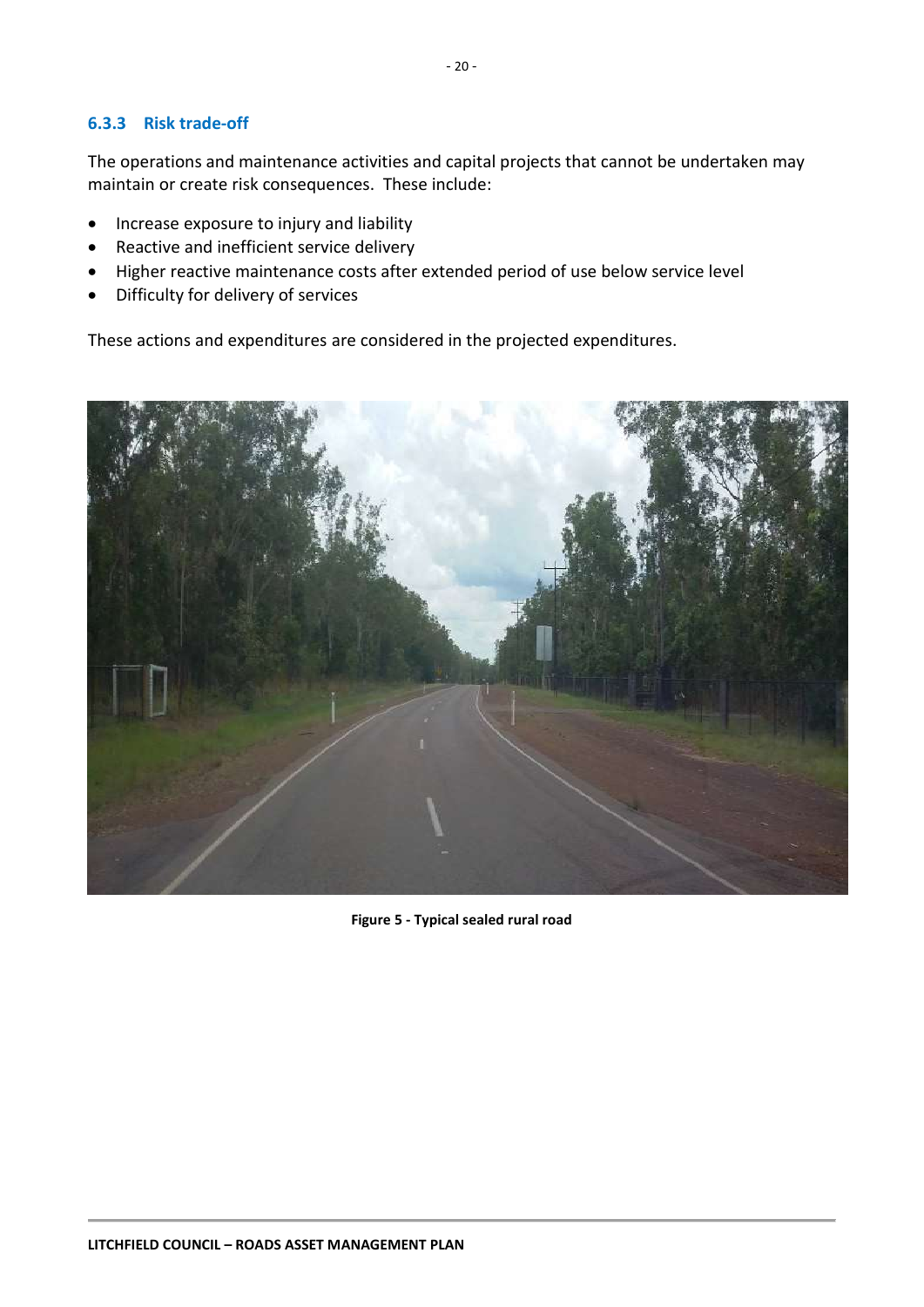## <span id="page-23-0"></span>**7. FINANCIAL SUMMARY**

This section contains the financial requirements resulting from all the information presented in the previous sections of this asset management plan. The financial projections will be improved as further information becomes available on desired levels of service and current and projected future asset performance.

#### <span id="page-23-1"></span>**7.1 Financial Statements and Projections**

#### **7.1.1 Asset valuations**

The best available estimate of the value of assets included in this Asset Management Plan are shown below. Assets were last revalued in 2018. Assets are valued at fair value.

| <b>Gross Replacement Cost</b>                 | \$328,700,000 |
|-----------------------------------------------|---------------|
| Depreciable Amount                            | \$328,700,000 |
| Depreciated Replacement Cost <sup>10</sup>    | \$199,431,000 |
| Annual Average Asset Consumption \$14,141,000 |               |



#### **Sustainability of service delivery**

There are few key indicators for sustainability service delivery that have been considered in the analysis of the services provided by this asset category.

- Asset sustainability ratio >60%
	- o Litchfield Council 30 June 2017 asset sustainability ratio 29%
- Achieve 65% community satisfaction rating

#### **Asset Renewal Funding Ratio**

1

Asset Renewal Funding Ratio $11$  39%

The Asset Renewal Funding Ratio is the most important indicator and indicates that over the next 10 years of the forecasting that we expect to have 39% of the funds required for the optimal renewal and replacement of assets.

#### **Medium term – 10 year financial planning period**

This asset management plan identifies the projected operations, maintenance and capital renewal expenditures required to provide an agreed level of service to the community over a 10 year period. This provides input into 10 year financial and funding plans aimed at providing the required services in a sustainable manner.

<sup>10</sup> Also reported as Written Down Value, Carrying or Net Book Value.

<sup>11</sup> AIFMM, 2015, Version 1.0, Financial Sustainability Indicator 3, Sec 2.6, p 9.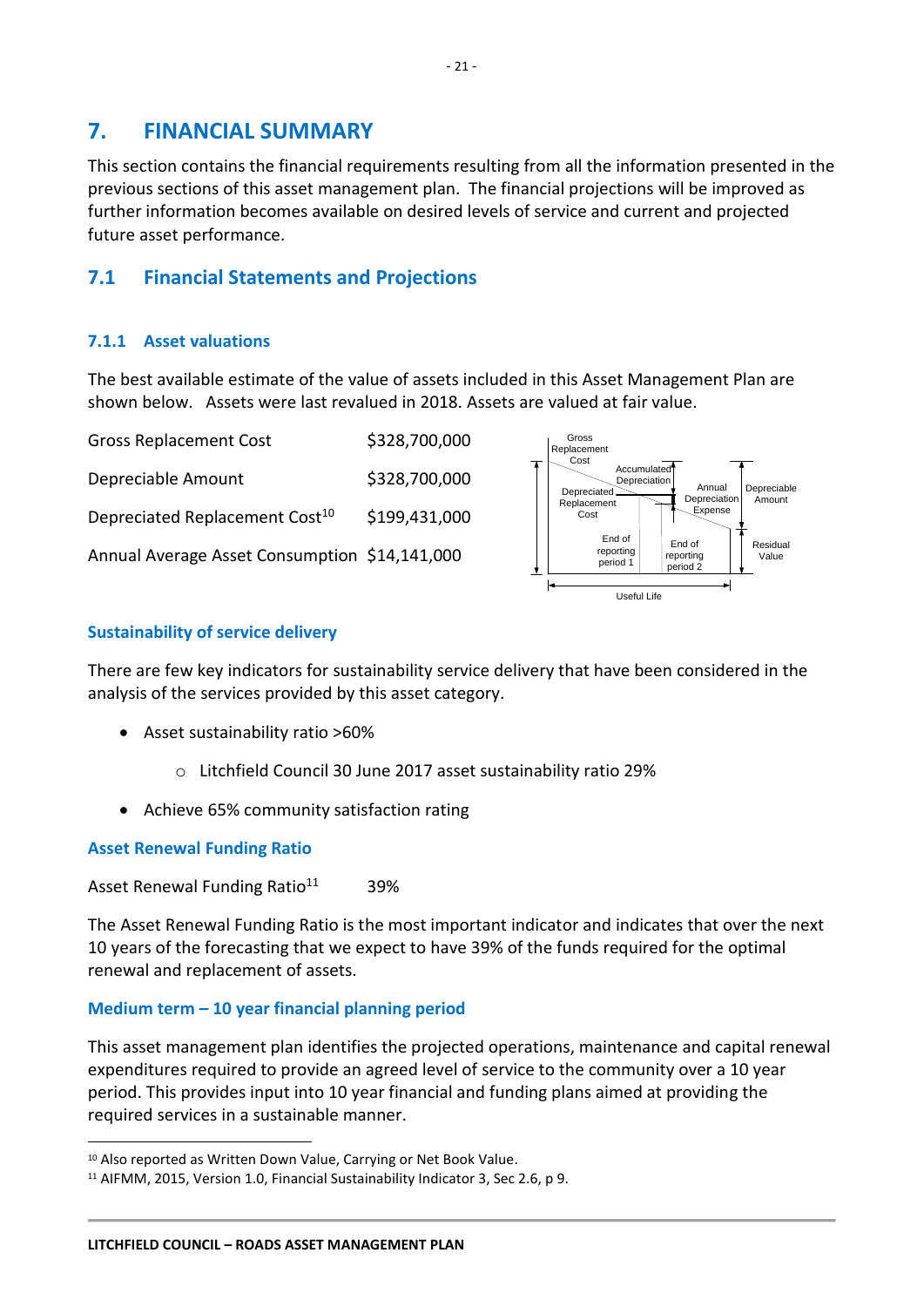These projected expenditures may be compared to budgeted expenditures in the 10 year period to identify any funding shortfall. In a core asset management plan, a gap is generally due to increasing asset renewals for ageing assets.

The projected operations, maintenance and capital renewal expenditure required over the 10 year planning period is \$9,354,000 on average per year.

Estimated (budget) operations, maintenance and capital renewal funding is \$4,670,000 on average per year giving a 10 year funding shortfall of \$-4,684,000 per year. This indicates 50% of the projected expenditures needed to provide the services documented in the asset management plan. This excludes upgrade/new assets.

Providing services from infrastructure in a sustainable manner requires the matching and managing of service levels, risks, projected expenditures and financing to achieve a financial indicator of approximately 1.0 for the first years of the asset management plan and ideally over the 10-year life of the Long-Term Financial Plan.

#### **7.1.2 Projected expenditures for long term financial plan**

Table 7.1.2 shows the projected expenditures for the 10 year long term financial plan.

Expenditure projections are in2018 real values.

| Year | <b>Operations</b><br>(5000) | <b>Maintenance</b><br>(5000) | <b>Projected Capital</b><br>Renewal<br>(5000) | <b>Capital</b><br><b>Upgrade/New</b><br>(5000) | <b>Disposals</b><br>(5000) |
|------|-----------------------------|------------------------------|-----------------------------------------------|------------------------------------------------|----------------------------|
| 2020 | \$514                       | \$1,030                      | \$7,146                                       | \$1,483                                        | \$0                        |
| 2021 | \$529                       | \$1,051                      | \$7,635                                       | \$7,785                                        | \$0                        |
| 2022 | \$556                       | \$1,099                      | \$7,627                                       | \$7,695                                        | \$0                        |
| 2023 | \$582                       | \$1,148                      | \$7,619                                       | \$8,075                                        | \$0                        |
| 2024 | \$610                       | \$1,197                      | \$7,611                                       | \$620                                          | \$0                        |
| 2025 | \$624                       | \$1,222                      | \$7,603                                       | \$785                                          | \$0                        |
| 2026 | \$640                       | \$1,248                      | \$7,595                                       | \$790                                          | \$0                        |
| 2027 | \$655                       | \$1,274                      | \$7,587                                       | \$605                                          | \$0                        |
| 2028 | \$671                       | \$1,301                      | \$7,579                                       | \$850                                          | \$0                        |
| 2029 | \$688                       | \$1,328                      | \$7,571                                       | \$750                                          | \$0                        |

*Table 7.1.2: Projected Expenditures for Long Term Financial Plan (\$000)*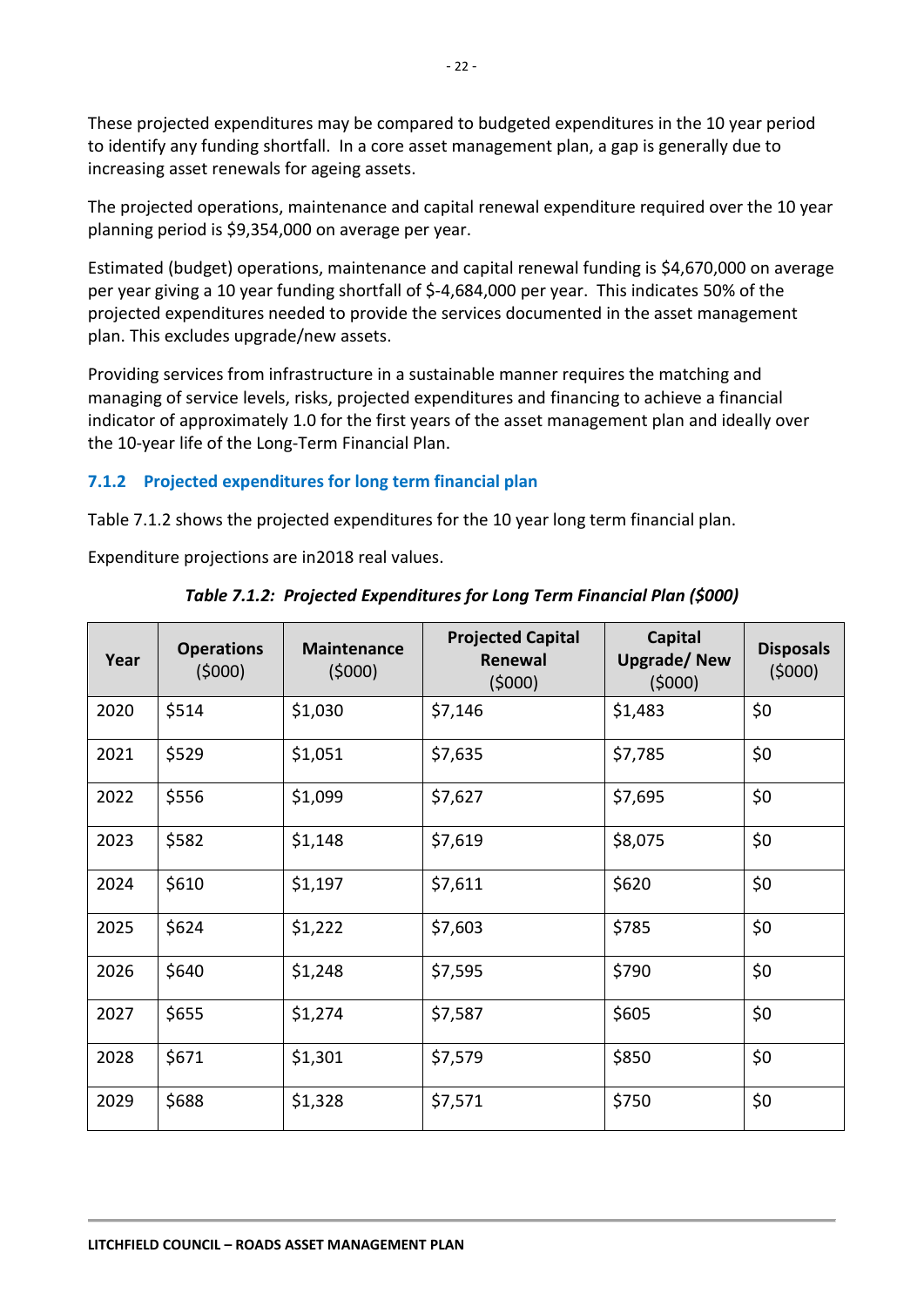#### <span id="page-25-3"></span>**7.2 Funding Strategy**

Funding for assets is provided from the budget and long-term financial plan.

The financial strategy of Council determines how funding will be provided, whereas the asset management plan communicates how and when this will be spent, along with the service and risk consequences of differing options.

At this point in time the financial asset reserve holds funding for renewal, replacement or upgrading of existing assets and/or the establishment of new assets in line with this plan. It is expected that this will only generate small amounts of funding for the renewal of assets and not address the overall shortfall of funding.

Council can respond to this shortfall with two main actions:

- allocation of more budget to reduce shortfall, and
- utilisation of grant opportunities for asset expenditures.

#### <span id="page-25-0"></span>**7.3 Valuation Forecasts**

Asset values are forecast to increase as additional assets are likely to be acquired to the asset stock from subdivision and acquisition of new assets. Upgrading assets increases asset values, which will occur through the sealing of unsealed roads.

Additional assets will generally add to the operations and maintenance needs in the longer term, as well as the need for future renewal. Additional assets will also add to future depreciation forecasts.

#### <span id="page-25-1"></span>**7.4 Key Assumptions Made in Financial Forecasts**

This section details the key assumptions made in presenting the information contained in this asset management plan. It is presented to enable readers to gain an understanding of the levels of confidence in the data behind the financial forecasts.

Key assumptions made in this asset management plan are in below:

- Data was used from Council asset register, updated following the 2018 revaluation
- No significant changes are considered in future demand
- No significant or unexpected asset failure is considered
- Renewal cost is calculated based on revaluation replacement cost
- No significant change to proposed service provision
- No significant change is expected to usage patterns

#### <span id="page-25-2"></span>**7.5 Forecast Reliability and Confidence**

The expenditure and valuations projections in this AMP are based on best available data from Council asset register. Currency and accuracy of data is critical to effective asset and financial management. Data confidence is considered to be reliable due to following reasons below:

- All data is captured from Council asset register,
- The long-term financial budget is used to project future expenditures,
- The replacement cost of assets is used from external consultant report.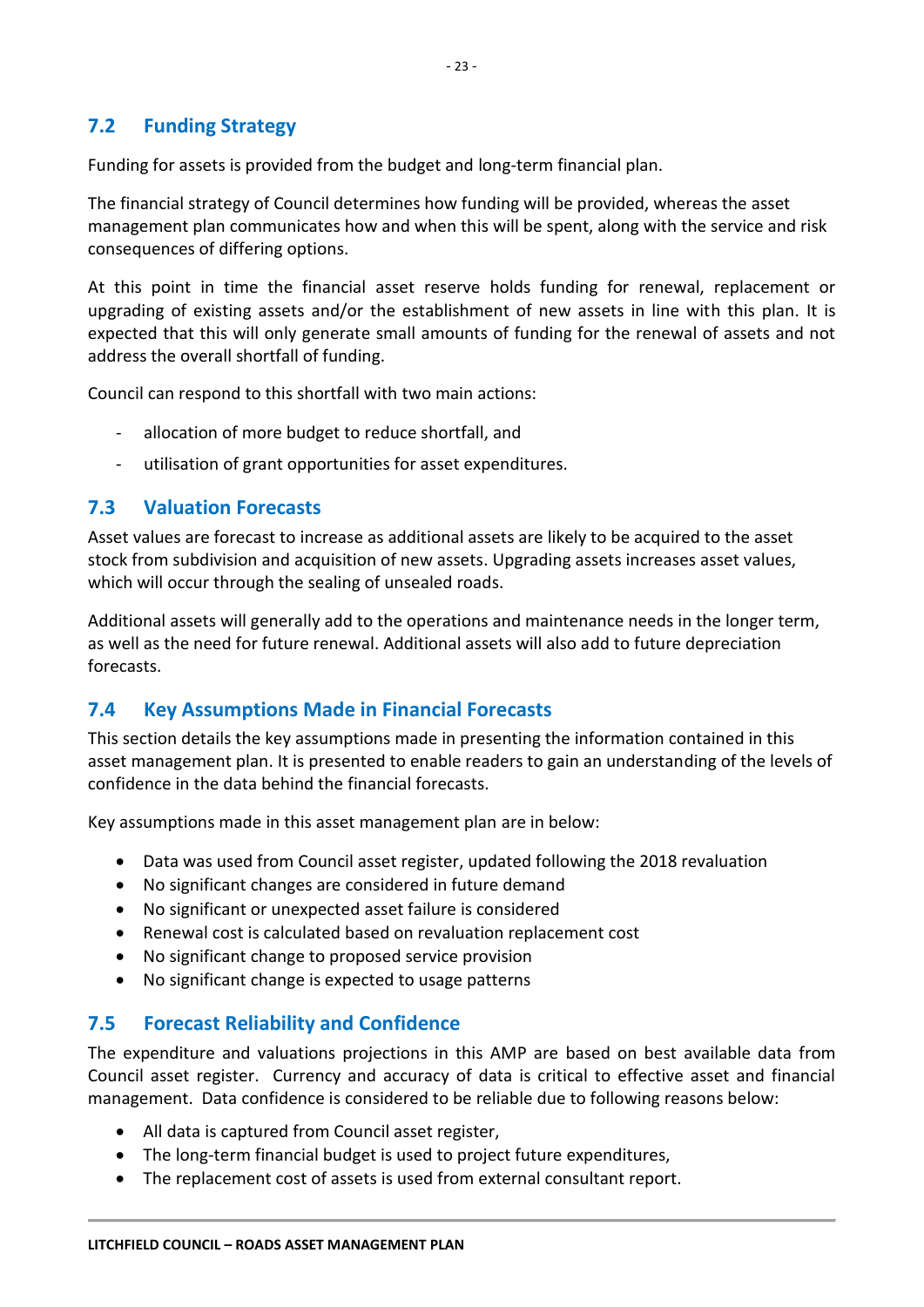## **8. PLAN IMPROVEMENT AND MONITORING**

#### <span id="page-26-0"></span>**8.1 Status of Asset Management Practices<sup>12</sup>**

#### **8.1.1 Accounting and financial data sources**

Council has been using Civica Authority and Exponare Enquiry systems for accounting, financial and asset management data.

#### <span id="page-26-1"></span>**8.2 Improvement Plan**

The asset management improvement plan generated from this asset management plan is shown in Table 8.1.

- DIO Director Infrastructure & Operations
- FM Finance Manager
- MIA Manager Infrastructure & Assets
- AMO Asset Management Officer

#### *Table 8.1: Improvement Plan*

| <b>Task</b><br><b>No</b> | <b>Task</b>                                                                                                    | <b>Responsibility</b> | <b>Resources</b><br><b>Required</b> | <b>Timeline</b> |
|--------------------------|----------------------------------------------------------------------------------------------------------------|-----------------------|-------------------------------------|-----------------|
| 1.                       | Analyse funding sources for roads and<br>identify opportunities to ensure<br>sustainability of funding sources | <b>DIO</b>            | In-house                            | Feb 2020        |
| 2.                       | Develop levels of service                                                                                      | <b>DIO</b>            | External/<br>Consultant             | Jun 2021        |
| 3.                       | Continue monitoring roads operation<br>and maintenance budget and actual<br>expenditures                       | <b>FM</b>             | In-house                            | Ongoing         |
| 4.                       | Continue identifying works<br>efficiencies to free up funding for<br>asset renewal and improvement             | <b>MIA</b>            | In-house                            | Ongoing         |
| 5.                       | Consider ongoing increment in annual<br>funding to reduce gap in LTFP                                          | <b>FM</b>             | In-house                            | May<br>2020     |
| 6.                       | Continue development and<br>improvement of data capture                                                        | AMO                   | In-house                            | Ongoing         |
| 7.                       | Continue enhanced AM awareness<br>through Asset Management Working<br><b>Group Meeting</b>                     | <b>AMO</b>            | In-house                            | Ongoing         |
| 8.                       | Review the data of assets<br>acquisition/renewal/upgrade                                                       | <b>AMO</b>            | In-house                            | Dec 2020        |

<sup>&</sup>lt;sup>12</sup> ISO 55000 Refers to this the Asset Management System

**.**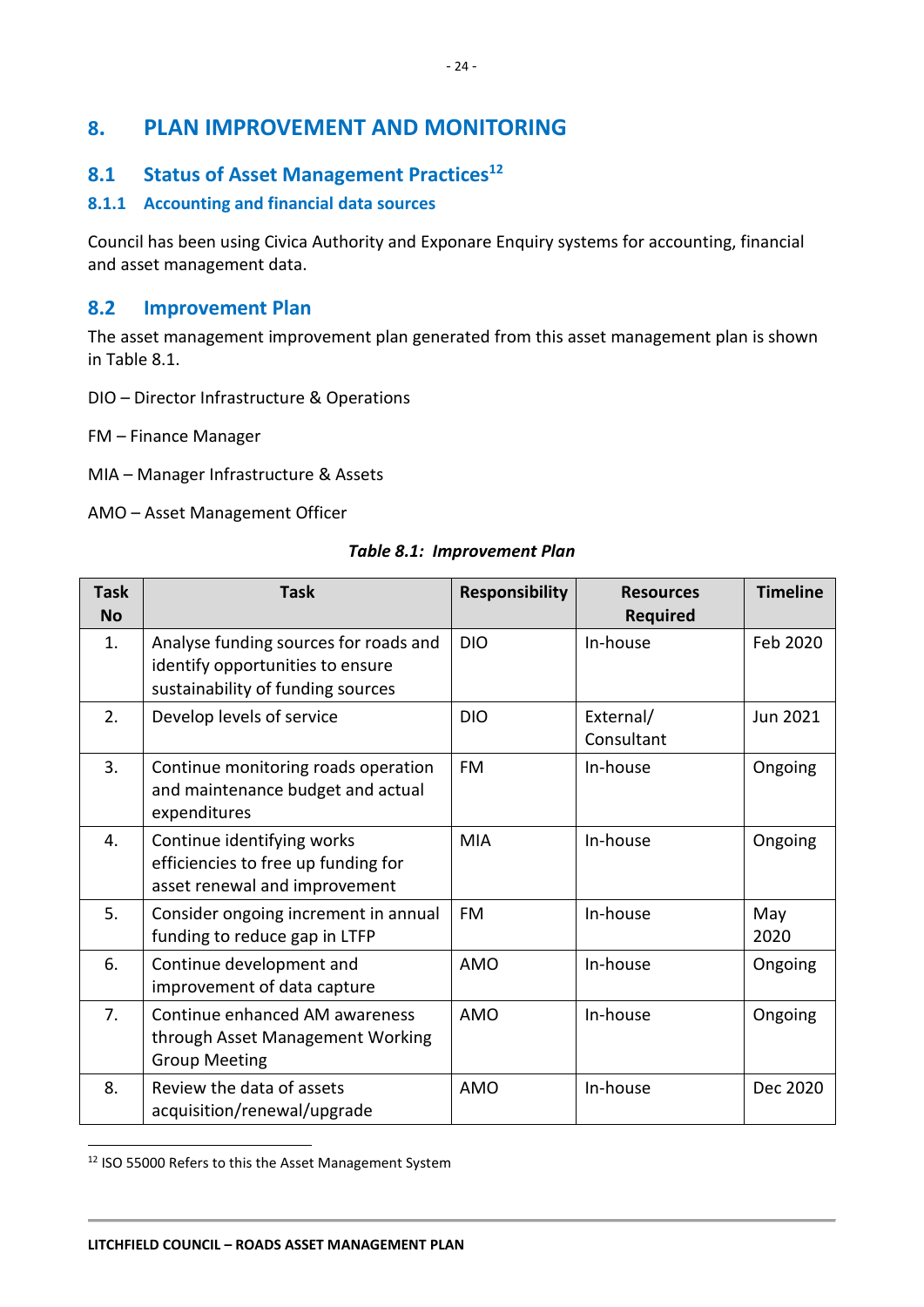| Task<br><b>No</b> | <b>Task</b>                                                                  | <b>Responsibility</b> | <b>Resources</b><br><b>Required</b> | <b>Timeline</b> |
|-------------------|------------------------------------------------------------------------------|-----------------------|-------------------------------------|-----------------|
| 9.                | Refine 10-year capital programs<br>including private roads cost              | MIA                   | In-house                            | Dec 2020        |
| 10.               | Prioritise funding of renewal<br>programs over upgrading and new<br>projects | MIA                   | In-house                            | Ongoing         |
| 11.               | Improve road maintenance regime                                              | MIA                   | In-house                            | Dec 2020        |
| 12.               | Asset revaluation                                                            | <b>FM</b>             | External/Consultant                 | Jun 2021        |

#### <span id="page-27-0"></span>**8.3 Monitoring and Review Procedures**

This asset management plan will be reviewed during annual budget planning processes and amended to show any material changes in service levels and/or resources available to provide those services as a result of budget decisions.

The AMP will be updated following asset revaluations, approximately every three years, to ensure it represents the current service level, asset values, projected operations, maintenance, capital renewal and replacement, capital upgrade/new and asset disposal expenditures and projected expenditure values incorporated into the long term financial plan.

#### <span id="page-27-1"></span>**8.4 Performance Measures**

The effectiveness of the asset management plan can be measured in the following ways:

- The degree to which the required projected expenditures identified in this asset management plan are incorporated into the long term financial plan,
- The degree to which 1-5 year detailed works programs, budgets, business plans and corporate structures take into account the 'global' works program trends provided by the asset management plan,
- The degree to which the existing and projected service levels and service consequences (what we cannot do), risks and residual risks are incorporated into the Strategic Plan and associated plans,
- The Asset Renewal Funding Ratio achieving the target of >60 %.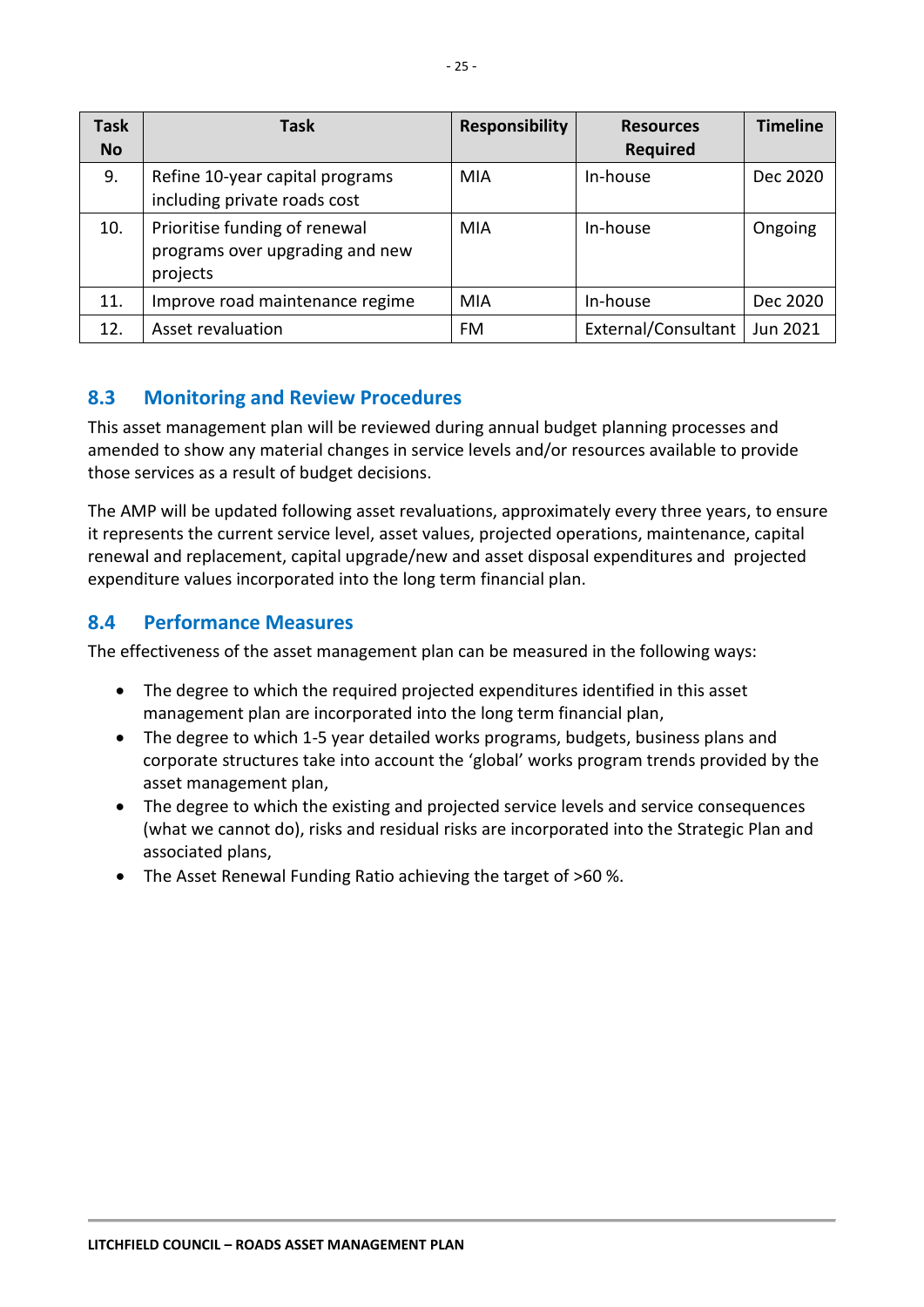#### <span id="page-28-0"></span>**9. REFERENCES**

- IPWEA, 2006, 'International Infrastructure Management Manual', Institute of Public Works Engineering Australasia, Sydney, www.ipwea.org/IIMM
- IPWEA, 2008, 'NAMS.PLUS Asset Management', Institute of Public Works Engineering Australasia, Sydney, [www.ipwea.org/namsplus.](https://infoxpert.edrms/Downloads/www.ipwea.org/namsplus)
- IPWEA, 2015, 2nd edn., 'Australian Infrastructure Financial Management Manual', Institute of Public Works Engineering Australasia, Sydney, [www.ipwea.org/AIFMM.](http://www.ipwea.org/AIFMM)
- IPWEA, 2015, 3rd edn., 'International Infrastructure Management Manual', Institute of Public Works Engineering Australasia, Sydney, [www.ipwea.org/IIMM](http://www.ipwea.org/IIMM)
- IPWEA, 2012 LTFP Practice Note 6 PN Long Term Financial Plan, Institute of Public Works Engineering Australasia, Sydney
- Litchfield Council Municipal Plan 2018-2019'
- Litchfield Council 'Strategic Plan 2018-2022'.
- Litchfield Council 'Long Term Financial Plan 2017/18-2026/27'.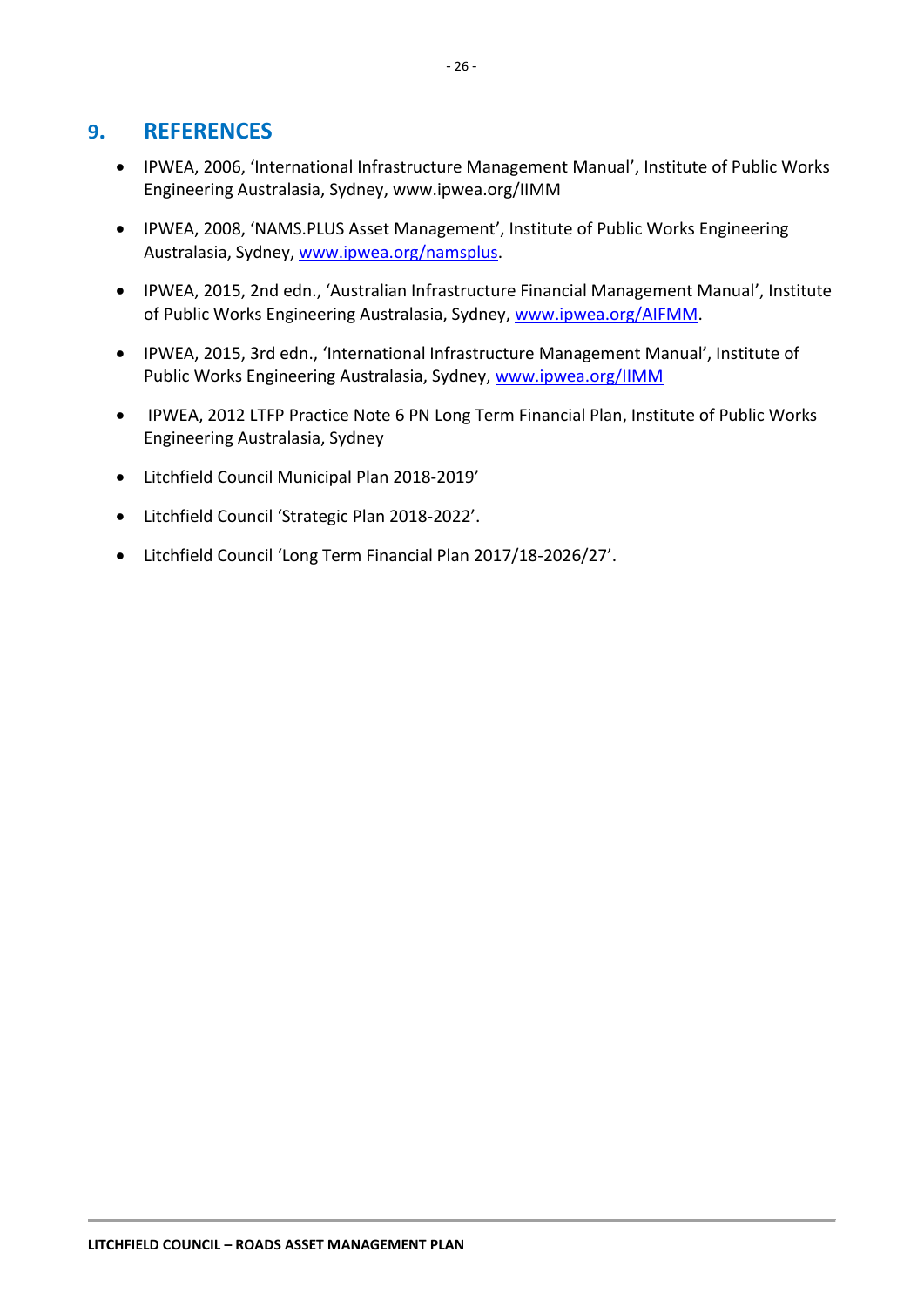#### <span id="page-29-0"></span>**10. APPENDICES**

| Appendix A |  | Projected 10 year Capital Renewal Works Program |
|------------|--|-------------------------------------------------|
|------------|--|-------------------------------------------------|

- Appendix B Projected 10 year Capital Pavement Replacement Program
- Appendix C Projected 10 year Capital Upgrade/New Works Program
- Appendix D LTFP Budgeted Expenditures Accommodated in AMP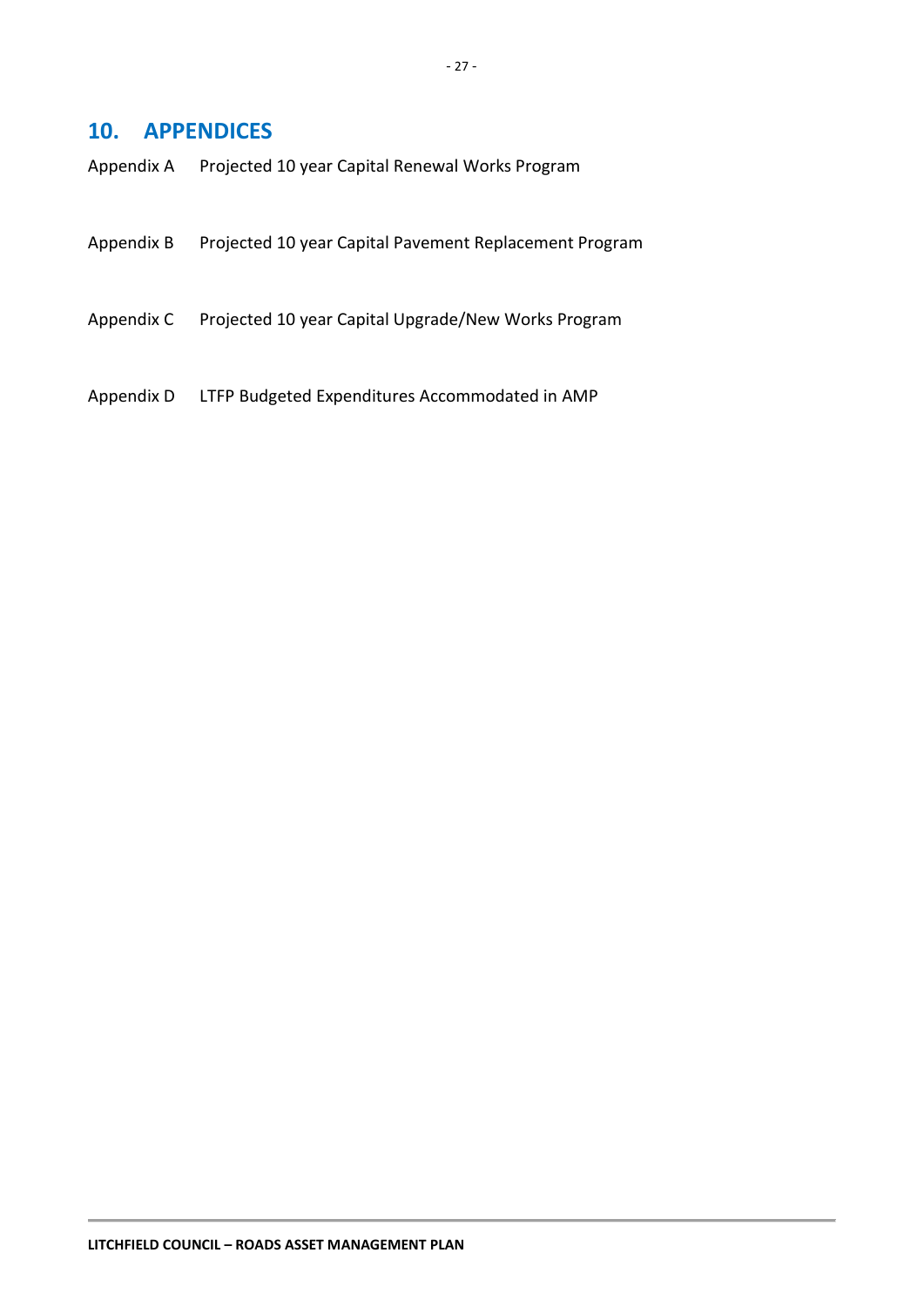#### <span id="page-30-0"></span>**Appendix A Projected 10-year Capital Renewal Works Program**

Projected Capital Renewal Program for surface renewal of sealed roads as per priority list is shown below. All programs are subject to change. The details of the first 3 years has been included, with future years summarised.

| Year    | <b>Description</b>               | Estimate (\$) |
|---------|----------------------------------|---------------|
| 2019/20 | Hunter Road Surface 001          | \$26,843      |
| 2019/20 | Carambola Road Surface 001       | \$37,448      |
| 2019/20 | Barker Road Surface 001          | \$111,552     |
| 2019/20 | Beaumont Road Surface 001        | \$38,059      |
| 2019/20 | Daniel Circuit Surface 001       | \$193,471     |
| 2019/20 | Lauder Road Surface 001          | \$35,322      |
| 2019/20 | Lillkirk Road Surface 001        | \$11,094      |
| 2019/20 | Macleod Road Surface 001         | \$102,060     |
| 2019/20 | Leonino Road Surface 005 & 007   | \$492,187     |
| 2019/20 | Linane Road Surface 001          | \$37,668      |
| 2019/20 | Freds Pass Road Surface 001      | \$25,173      |
| 2019/20 | Girraween Road Surface 004 & 007 | \$65,949      |
| 2019/20 | Forest Drive Surface 001         | \$90,920      |
| 2019/20 | Lorikeet Court Surface 001       | \$13,329      |
| 2019/20 | Mckinlay Road Surface 001        | \$43,848      |
| 2019/20 | Meerwah Road Surface 001         | \$11,062      |
|         | Sub-total (2019/2020)            | \$1,335,987   |
| 2020/21 | Doris Road Surface 001           | \$50,930      |
| 2020/21 | Blyth Road Surface 001 & 004     | \$110,383     |
| 2020/21 | Glendower Road Surface 001       | \$17,058      |
| 2020/21 | Lagoon Road Surface 001 & 002    | \$141,184     |
| 2020/21 | Middle Arm Road Surface 003      | \$217,578     |
| 2020/21 | Trenow Road Surface 003          | \$4,873       |
| 2020/21 | Ganley Court Surface 001         | \$18,093      |
| 2020/21 | Sunbird Court Surface 001        | \$7,037       |
| 2020/21 | Whistler Court Surface 001       | \$13,513      |
| 2020/21 | Ninnis Court Surface 001         | \$32,022      |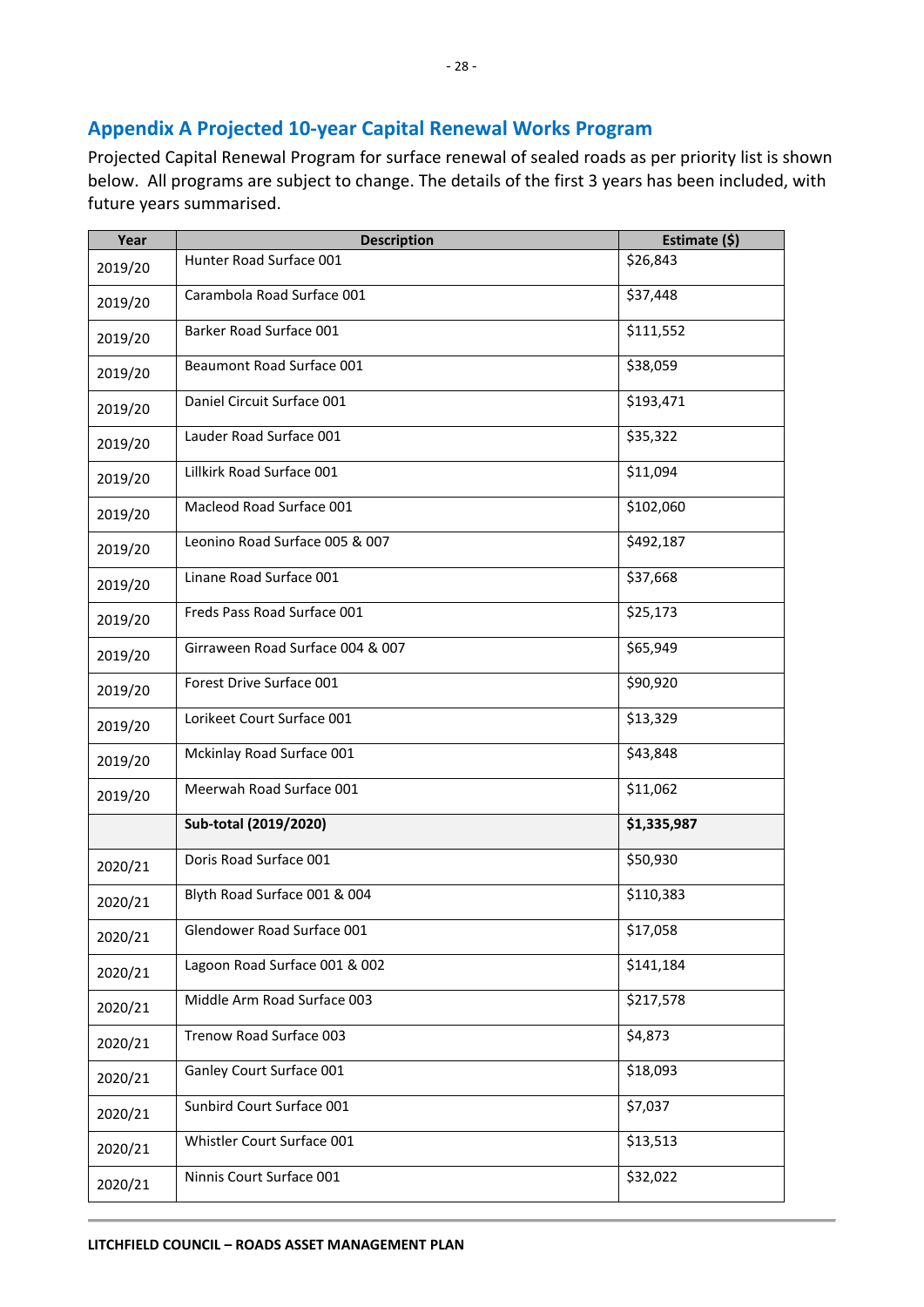| Year      | <b>Description</b>                           | Estimate (\$) |
|-----------|----------------------------------------------|---------------|
| 2020/21   | Belgrave Road Surface 001                    | \$27,998      |
| 2020/21   | Edwin Road Surface 001                       | \$52,649      |
| 2020/21   | Horsnell Road Surface 003                    | \$3,416       |
| 2020/21   | Shewring Road Surface 001 & 002              | \$80,537      |
| 2020/21   | Durian Road Surface 001                      | \$57,627      |
| 2020/21   | Doxas Road Surface 003, 005 & 006            | \$87,977      |
| 2020/21   | Dougall Court Surface 001                    | \$29,863      |
| 2020/21   | Southport Road Surface 002                   | \$29,033      |
|           | Sub-total (2020/2021)                        | \$981,769     |
| 2021/22   | Wheewall Road Surface 002                    | \$72,738      |
| 2021/22   | Mcminns Drive Surface 001                    | \$113,047     |
| 2021/22   | Bees Creek Road Surface 001 & 009            | \$64,747      |
| 2021/22   | Carabao Road Surface 001                     | \$17,634      |
| 2021/22   | Dreamtime Drive Surface 001                  | \$58,539      |
| 2021/22   | Elizabeth Valley Road Surface 001, 002 & 003 | \$307,796     |
| 2021/22   | Farrar Road Surface 001                      | \$32,023      |
| 2021/22   | Lapwing Road Surface 001                     | \$15,860      |
| 2021/22   | Orion Way Surface 001                        | \$25,566      |
| 2021/22   | Therese Road Surface 001                     | \$20,688      |
| 2021/22   | Zill Road Surface 001                        | \$13,984      |
| 2021/22   | Brewerton Road Surface 001                   | \$33,301      |
|           | Sub-total (2021/2022)                        | \$870,741     |
| 2022/2023 | Roads Resealing for 2022/23                  | \$930,038     |
| 2023/2024 | Roads Resealing for 2023/24                  | \$911,307     |
| 2024/2025 | Road Resealing for 2024/25                   | \$971,173     |
| 2025/2026 | Road Resealing for 2025/26                   | \$909,350     |
| 2026/2027 | Road Resealing for 2026/27                   | \$921,205     |
| 2027/2028 | Road Resealing for 2027/2028                 | \$918,446     |
| 2028/2029 | Road Resealing for 2028/2029                 | \$924,562     |
|           | <b>Total</b>                                 | \$9,674,578   |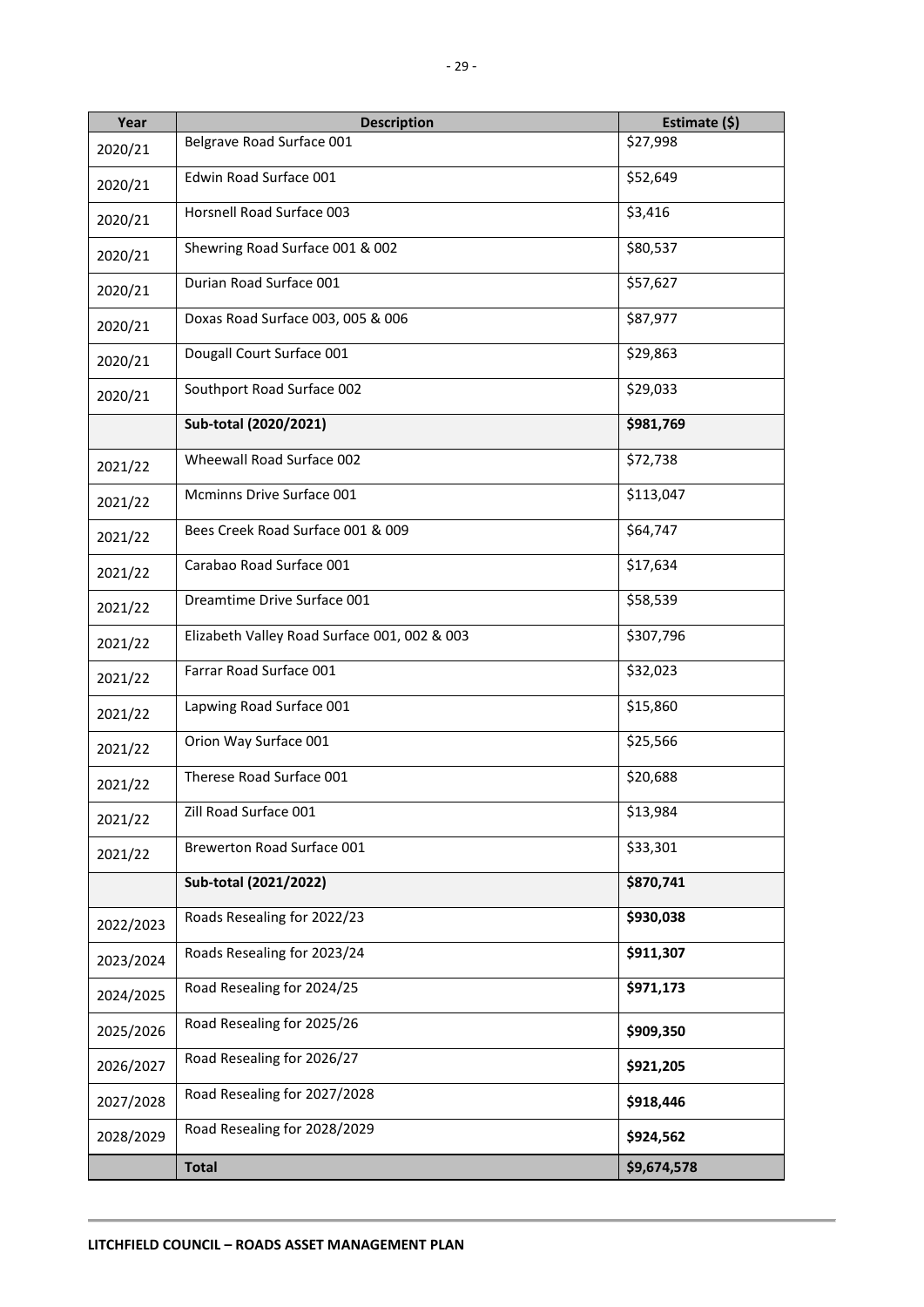#### <span id="page-32-0"></span>**Appendix B Projected 10-year Capital Pavement Replacement Program**

Projected Capital Renewal Program for pavement is shown below. All programs are subject to change. An average budget allocation has been used for years 2 to 10 with the list of roads providing the current order of priority . Detailed pavement analysis and design will improve the final required road section and costing.

| Year    | <b>Description</b>              | Estimate (\$) |
|---------|---------------------------------|---------------|
| 2019/20 | Whitewood Road & Stevens Road   | \$820,000     |
| 2020/21 | Virginia Road                   | \$1,317,000   |
| 2021/22 | <b>Townend Road</b>             | \$1,317,000   |
| 2022/23 | Hopewell Road                   | \$1,317,000   |
| 2023/24 | Hopewell Road                   | \$1,317,000   |
| 2024/25 | Duddell Road                    | \$1,317,000   |
| 2025/26 | Elizabeth Valley Road           | \$1,317,000   |
| 2026/27 | <b>Pioneer Drive</b>            | \$1,317,000   |
| 2027/28 | Pioneer Drive and Spencely Road | \$1,317,000   |
| 2028/29 | Power Road                      | \$1,317,000   |
|         | Total (10 Year)                 | \$12,673,000  |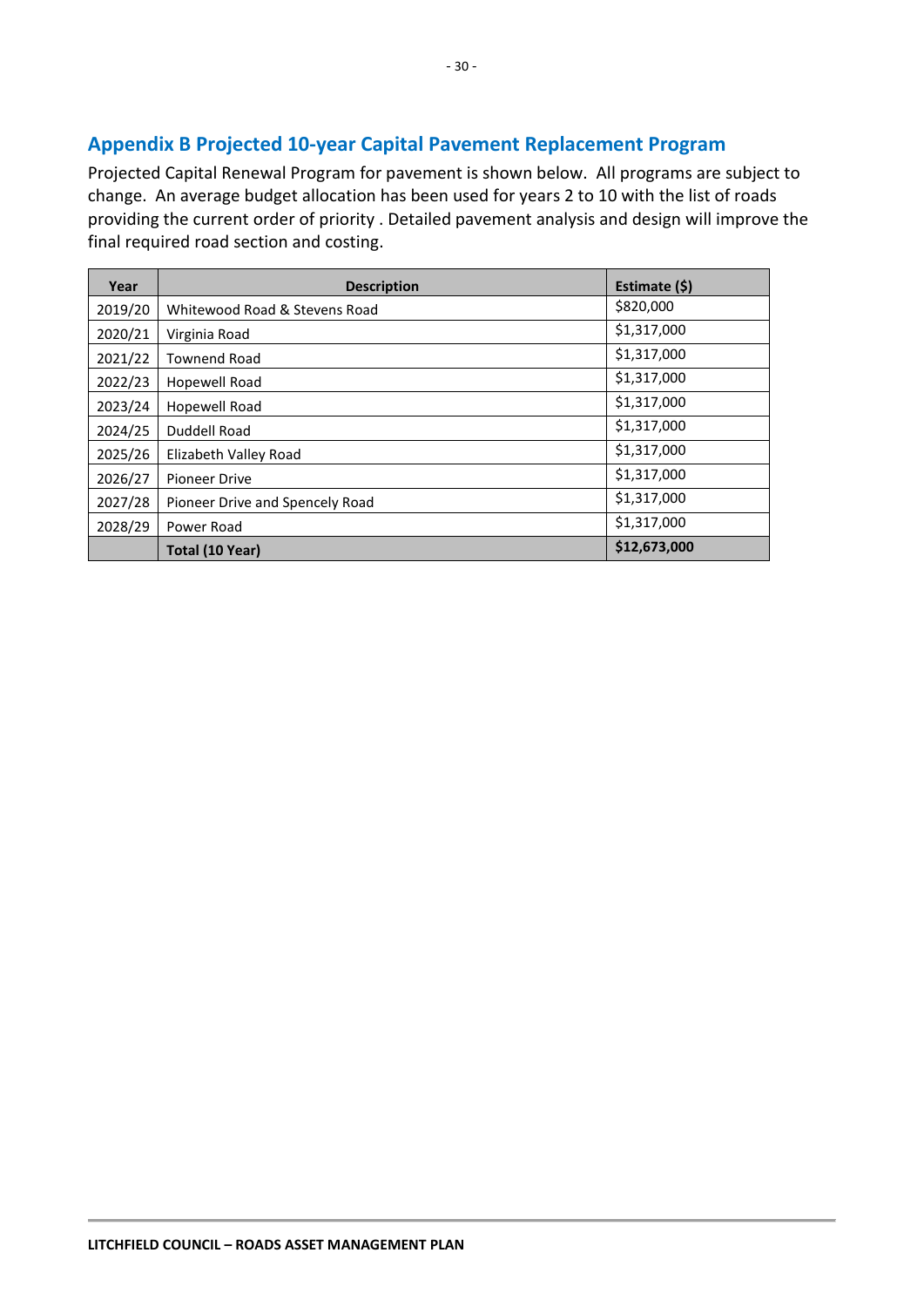#### <span id="page-33-0"></span>**Appendix C Projected Upgrade/Exp/New 10-year Capital Works Program**

Projected Capital Upgrade/New Asset Program for all roads is shown below. All programs are subject to change. This includes sealing unsealed roads, the Strategic Mango Roads Project and road safety upgrades, which includes intersection upgrades, shoulder widening and other road safety infrastructure.

| Year      | <b>Description</b>          | <b>Estimate</b> |
|-----------|-----------------------------|-----------------|
| 2019/20   | Whitestone Road Surface 002 | \$400,000       |
| 2019/20   | Road Safety Upgrades        | \$1,083,000     |
| 2019/2020 | <b>Total</b>                | \$1,483,000     |

| Year      | <b>Description</b>          | <b>Estimate</b> |
|-----------|-----------------------------|-----------------|
| 2020/21   | Guys Creek Road Surface 002 | \$485,000       |
| 2020/21   | Mango Roads Project         | \$7,000,000     |
| 2020/21   | Road Safety Upgrades        | \$300,000       |
| 2020/2021 | Total                       | \$7,785,000     |

| Year      | <b>Description</b>                         | <b>Estimate</b> |
|-----------|--------------------------------------------|-----------------|
| 2021/22   | Aldridge Street Surface 001                | \$170,000       |
| 2021/22   | Musgrave Street Surface 001, 002, 003, 004 | \$165,000       |
| 2021/22   | Ringwood Street Surface 001                | \$60,000        |
| 2021/22   | <b>Mango Roads Project</b>                 | \$7,000,000     |
| 2021/22   | Road Safety Upgrades                       | \$300,000       |
| 2021/2022 | <b>Total</b>                               | \$7,695,000     |

| Year      | <b>Description</b>                         | <b>Estimate</b> |
|-----------|--------------------------------------------|-----------------|
| 2022/23   | Letchford Road Surface 001, 005, 006 & 007 | \$775,000       |
| 2022/23   | <b>Mango Roads Project</b>                 | \$7,000,000     |
| 2022/23   | Road Safety Upgrades                       | \$300,000       |
| 2022/2023 | Total                                      | \$8,075,000     |

| Year      | <b>Description</b>          | <b>Estimate</b> |
|-----------|-----------------------------|-----------------|
| 2023/24   | Middle Arm Road Surface 001 | \$320,000       |
| 2023/24   | Road Safety Upgrades        | \$300,000       |
| 2023/2024 | Total                       | \$620,000       |

| Year      | <b>Description</b>           | <b>Estimate</b> |
|-----------|------------------------------|-----------------|
| 2024/25   | Meade Road Surface 005       | \$260,000       |
| 2024/25   | Parkin Road Surface 002, 004 | \$225,000       |
| 2024/25   | Road Safety Upgrades         | \$300,000       |
| 2024/2025 | Total                        | \$785,000       |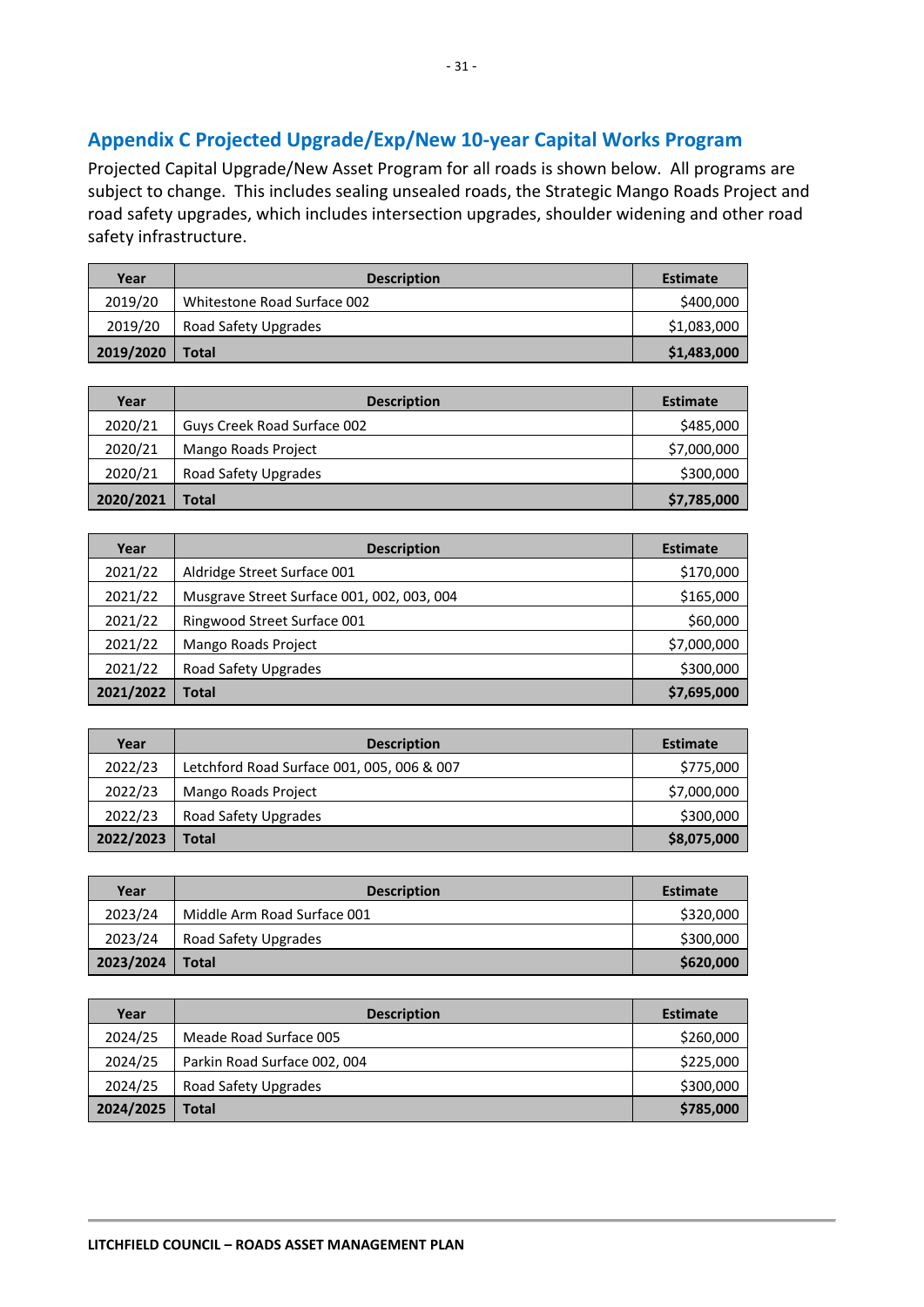| Year      | <b>Description</b>                 | <b>Estimate</b> |
|-----------|------------------------------------|-----------------|
| 2025/26   | Spencer Road Surface 002, 006, 008 | \$490,000       |
| 2025/26   | Road Safety Upgrades               | \$300,000       |
| 2025/2026 | Total                              | \$790,000       |

| Year    | <b>Description</b>             | <b>Estimate</b> |  |  |
|---------|--------------------------------|-----------------|--|--|
| 2026/27 | Cherry Street Surface 001      | \$70,000        |  |  |
| 2026/27 | Barrow Street Surface 001, 002 | \$130,000       |  |  |
| 2026/27 | Ewart Road Surface 002, 003    | \$105,000       |  |  |
| 2026/27 | Road Safety Upgrades           | \$300,000       |  |  |
| 2026/27 | Total                          | \$605,000       |  |  |

| Year      | <b>Description</b>       | <b>Estimate</b> |
|-----------|--------------------------|-----------------|
| 2027/28   | Lawton Road Surface 001  | \$220,000       |
| 2027/28   | Keleson Road Surface 002 | \$330,000       |
| 2027/28   | Road Safety Upgrades     | \$300,000       |
| 2027/2028 | <b>Total</b>             | \$850,000       |

| Year      | <b>Description</b>         | <b>Estimate</b> |
|-----------|----------------------------|-----------------|
| 2028/29   | Stockwell Road Surface 001 | \$450,000       |
| 2028/29   | Road Safety Upgrades       | \$300,000       |
| 2028/2029 | Total                      | \$750,000       |